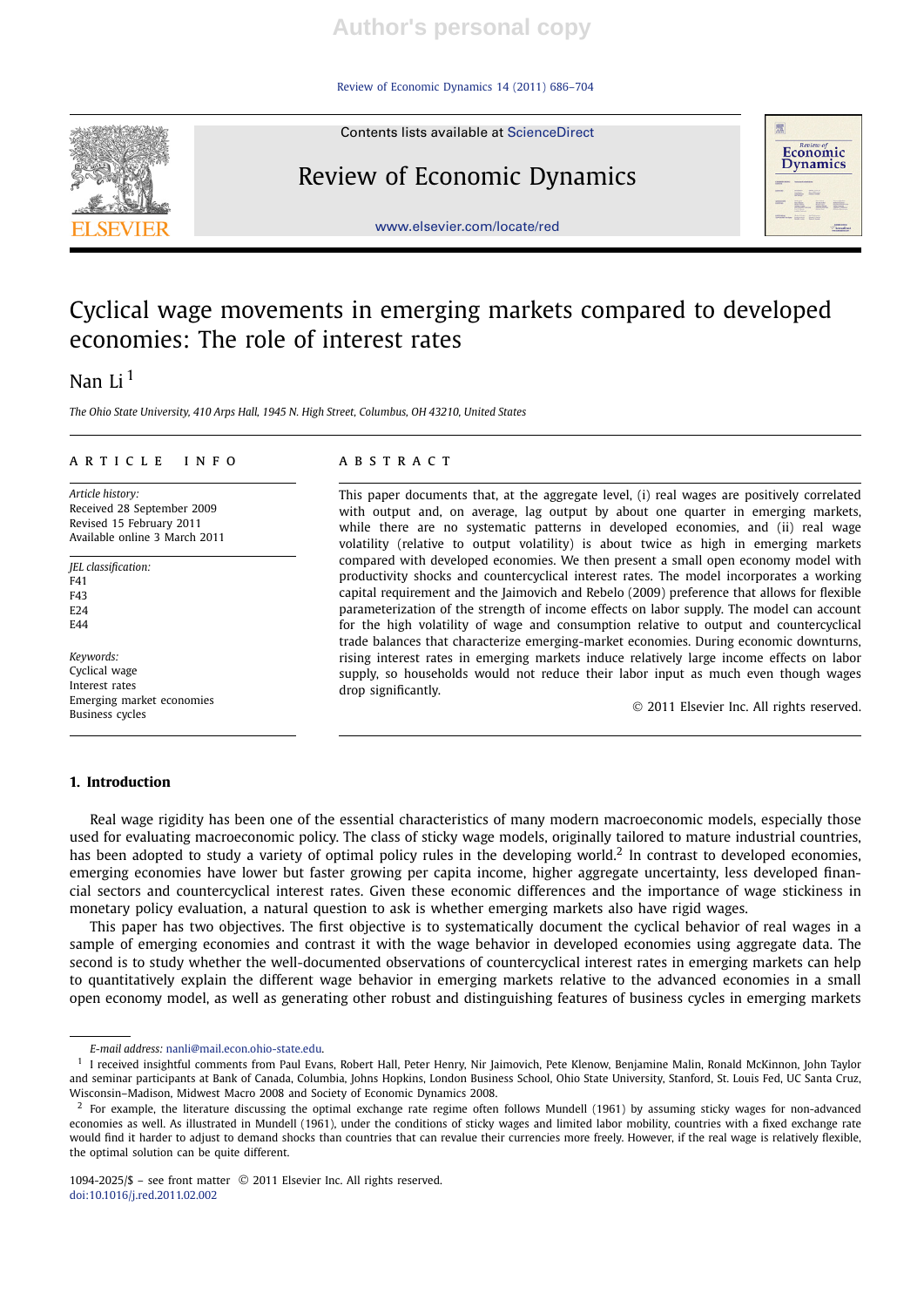such as volatile consumption relative to output and the countercyclical trade-balance-to-GDP ratio (Neumeyer and Perri, 2005; Aguiar and Gopinath, 2007; Garcia-Cicco et al., 2006).

Using a sample of fifteen emerging markets and fifteen developed economies for the period 1985Q1 to 2005Q4, we document novel facts suggesting that, at the aggregate level, rigid real wages seem to be confined to high income economies. In contrast to developed economies, where real wages are on average 30 percent less volatile than output, they are on average 70 percent more volatile than output in emerging markets. The ratio of average real wage volatility to output volatility in emerging economies is about twice that of developed economies. In addition, in emerging markets, real wages are positively correlated with output fluctuations with an average lag of one quarter. The average contemporaneous correlation between the real wage and output is around 0*.*4 in these countries, while real wages display no systematic cyclical pattern in developed countries. Existing data also show that relative to developed economies, the volatility of labor input relative to output and the correlation between labor and output are lower in emerging markets, which suggests room for a stronger income effect on labor supply over the business cycle.

Meanwhile, another striking feature of emerging-market economies documented recently is that during economic expansions real interest rates appear to be low, while periods of economic stresses are often accompanied by high real interest rates that they face in international financial markets. Neumeyer and Perri (2005) report an average cyclical correlation between the real interest rates on external bonds and output of −0*.*55 in five emerging economies, and Uribe and Yue (2006) find it to be −0*.*42 in their sample of seven emerging economies.<sup>3</sup> Moreover, the swings in these interest rates are frequent and dramatic. In contrast, real interest rates are acyclical or procyclical in developed economies, most likely reflecting the endogenous monetary policy decisions of central bankers. These observations, together with the aforementioned relationship between financial development and wage stability, serve as this paper's motivation for linking real wage fluctuations with the cyclical behavior of real interest rates.

To understand how different interest rate fluctuations account for the contrasting wage movements, following Mendoza (1991) we construct and calibrate a small open economy business cycle model (RBC-SOE) that incorporates two departures from the basic models. First, similar to Neumeyer and Perri (2005), firms have to finance their production input (i.e. labor) before sales are cashed out due to the lack of synchronization between receipts and payments (e.g. "pay-as-you-go" wage schedules, trade credit). Therefore, interest expenses directly add to labor costs.

In a small open economy, in which not only productivity shocks but also interest rate shocks are driving the business cycle, interest rates rise when output falls because of the increasing default risk. The increase in interest rates acts as a negative labor demand shock, amplifies productivity shocks, and at the same time depresses equilibrium consumption through the intertemporal substitution effect, as workers would like to save more by working harder. Consequently, workers do not cut back their labor supply by much in order to meet their consumption needs even though labor productivity declines and the wage falls significantly. As the labor input is not very responsive and the interest rate introduces a direct wedge between wage and labor productivity via the working capital channel, the wage becomes more responsive to shocks, displaying high volatility and large positive correlation with output.

However, the technical difficulty is to generate predictions that are not only consistent with labor market phenomena but also with other previously documented evidence, such as countercyclical trade balances. In order to account for high consumption volatility and countercyclical trade balances, a common practice in the RBC-SOE literature is to consider preferences in which the labor supply is independent of consumption (i.e. Greenwood et al., 1988, type of preferences). With this type of preferences, the income effect is absent and volatile labor input is translated into volatile output. As shown in our calibration, however, even with working capital requirements, wage volatility is less than output volatility.

Therefore, our second modification of the basic RBC-SOE models is to consider a preference specification that allows for flexible parameterization of income effects. We use the utility function proposed by Jaimovich and Rebelo (2009), in which the disutility of work depends on consumption habit in addition to current consumption and leisure. In response to interest rate shocks, the value of current consumption relative to consumption habit drops significantly, implying a decline in the disutility of work. The strength of this income effect on labor supply depends on the parameter that governs the sluggishness of the formation of the consumption stock. Since the current interest rate affects the financial cost of hiring labor only in the next period, the labor input initially increases, followed by a large decrease in the subsequent period when the impact of a higher interest rate on the financial cost of hiring labor is materialized. This leads to an initial decline in equilibrium wage and a larger decline in the next period. In both periods, an interest rate shock causes a larger decline in the wage than in output, which is the opposite of the reaction in response to a productivity shock. While the income effect on labor supply is preserved with this preference, the choice of the parameter of consumption stock formation ensures that the income effect does not limit output volatility too much or lead to unrealistic cyclicality of trade balances.

We then use the model to quantitatively assess the role of interest rates in accounting for the aforementioned business cycle characteristics in emerging markets. We use data from a representative emerging market, Mexico, to provide guidance on the parameters of the VAR(1) stochastic process of the productivity shocks and interest rate shocks. Following Neumeyer and Perri (2005), we also consider an alternative shock structure in which interest rate shocks are induced by the fundamental shocks to the economy. We find that (i) the baseline model generates procyclical and more volatile wages for

 $3$  Kaminsky et al. (2004) and Compton and da Costa e Silva (2006) show that domestic short-term treasury rates deflated by consumer price inflation in those countries are also countercyclical.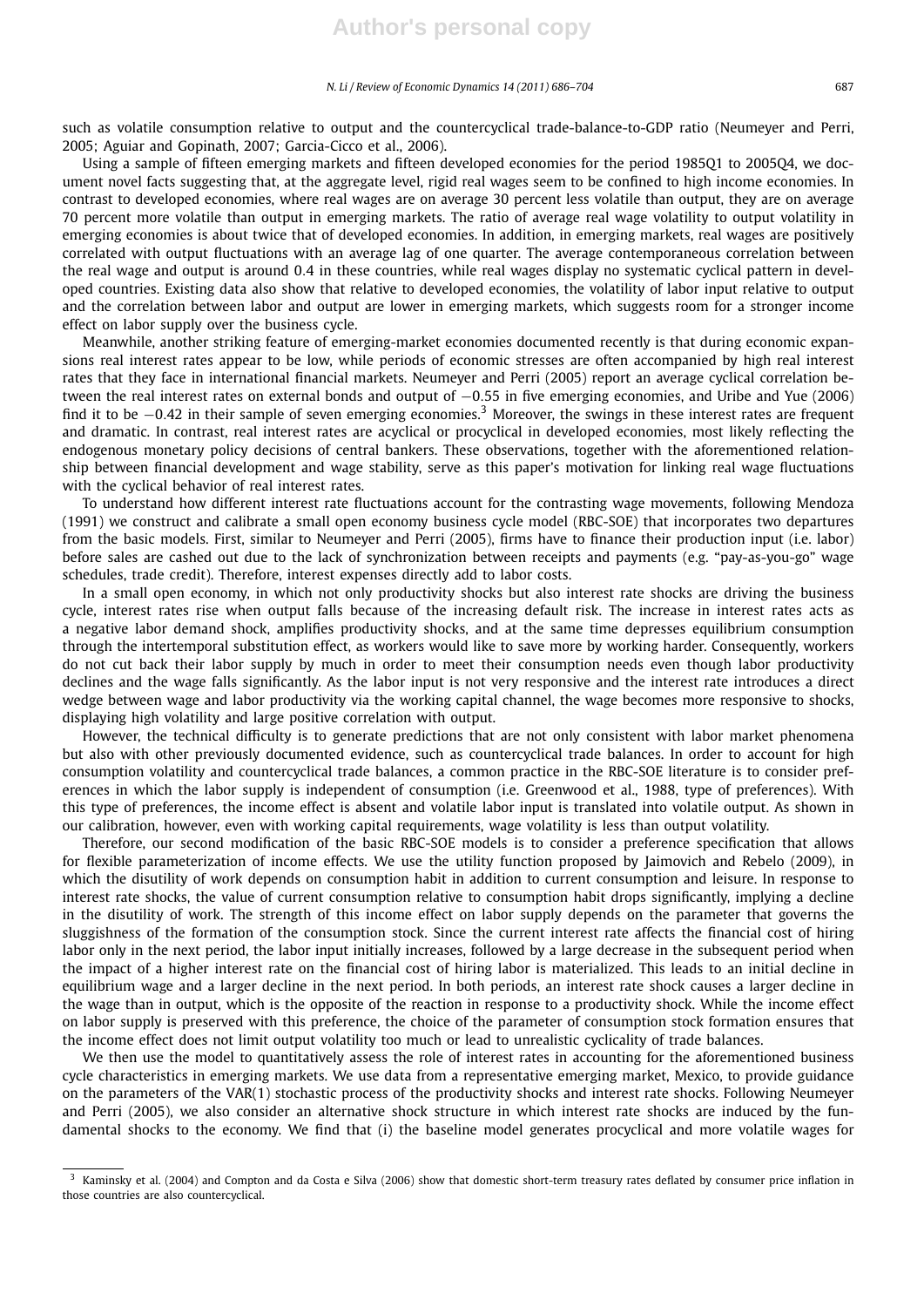the representative emerging economies; (ii) the aforementioned cyclical wage, consumption and trade balance behavior are mostly driven by countercyclical interest rate shocks; (ii) similar to Neumeyer and Perri (2005), induced interest rate shocks account for most regularities better.

The main discrepancy between our model predictions and empirical observations is that the cyclical correlation between wage and output tends to be too large in the model economy. With the Walrasian spot labor market, the wage is tightly connected with the marginal product of labor (adjusted by financial cost of employment when there is working capital requirement). When introducing a quadratic labor adjustment cost, the cyclical correlation between wage and GDP is reduced but it is achieved at the expense of lowering output volatility, as this type of labor friction typically slows down the adjustment of the labor input.

Our model builds mostly on a series of work that emphasizes the role of countercyclical interest rates in driving the business cycle dynamics in emerging markets (e.g. Neumeyer and Perri, 2005; Uribe and Yue, 2006; Aguiar and Gopinath, 2006, and Oviedo, 2005), which belongs to a class of empirical and quantitative work on RBC-SOE (e.g. Carcia-Cicco et al., 2006; Mendoza and Yue, 2008; Aguiar and Gopinath, 2007; Correia et al., 1995). However, little work has been done focusing on labor market behavior in emerging-market business cycle models. Recently, Boz et al. (2009) investigate the interaction between interest rate shocks and Mortensen–Pissarides type of labor market frictions and the implication of this interaction on labor market dynamics in emerging economies. They find even without the working capital channel, the rise in interest rates induces large drops in consumption and the negotiated wage during economic downturns because the prospect of being laid off and searching for jobs is gloomier with the presence of labor market frictions, and households would like to save more by working hard.

The empirical findings of volatile and procyclical wages in emerging markets are important and relevant for policy related studies and for understanding risk sharing in these countries. From the welfare prospective of individuals, if wages are flexible, then employers may use wages as a natural shock absorber when uncertainty is high and financial markets are less developed. On the other hand, flexible wages may also imply faster adjustment to external shocks. This point is related to the literature that focuses on the role of labor markets in understanding recoveries from financial crises and business cycles (e.g. Bergoeing et al., 2002 and Kehoe and Ruhl, 2007). More important, wage formation is part of the inflation process and understanding wage determination is crucial for monetary policy analysis. Policy implications can be significantly different without the assumption of wage stickiness. However, to better understand and answer these questions, we still need better microeconomic evidence or individual wage data.

The remainder of the paper is organized as follows. Section 2 discusses the data and empirical observations. Section 3 presents an RBC-SOE model. In Section 4, we parameterize the models using data from Mexico, and simulate the model and investigate the cyclical properties. Section 5 concludes.

#### **2. Empirical evidence: wages, labor inputs and interest rates**

This section presents some features of wage and interest rate movements and their relationship with the business cycles from 1985 to 2005 in 15 small open emerging economies — Argentina, Brazil, Chile, the Czech Republic, Ecuador, Hong Kong, Israel, Korea, Mexico, Philippines, Russia, Singapore, the Slovak Republic, Taiwan and Turkey. To compare the characteristics of emerging economies with developed countries, we also document the same facts for 15 developed countries: the G7 countries, Australia, Austria, Belgium, Denmark, Netherlands, New Zealand, Norway and Sweden. Countries are categorized using the classification system of the Economist Intelligence Unit (EIU). Therefore, only pre-1994 OECD countries are considered as developed economies.<sup>4</sup> Data availability limits the choice of countries and time periods. For some emerging countries, wage and output data are only available and may be more reliable beginning in the early 1990s. Therefore, data for emerging economies are included as and when they become available. All series are in logs (except for the real interest rate), deseasonalized if necessary, and filtered using the Hodrick–Prescott (HP) filter.

#### *2.1. Data description*

We use the real gross domestic product (GDP) as a business cycle indicator. Constructing the real wage (i.e. nominal wage deflated by the consumer price index<sup>5</sup>) for emerging markets is difficult. For most countries, there are two types of nominal wage indicators in the data: hourly earnings/wage for all economic activities and hourly earnings/wage for the manufacturing sector.<sup>6,7</sup> For a few countries, there is no direct hourly wage data from any source or no working hours

<sup>4</sup> There are different categories of developed economies vs. emerging economies provided by different organizations. For example, IFS counts Hong Kong, Singapore, Korea and Taiwan as "developing countries", but the World Economic Outlook categorizes them as "advanced economies" and J.P. Morgan and the United Nations consider them as "emerging economies". In this paper, only pre-1994 OECD countries are considered as developed economies, but wage behavior in Hong Kong, Taiwan and Singapore is similar to that in the other advanced economies.

<sup>5</sup> Real wages are also calculated using GDP deflators, but the results are not reported here since the key results are not very different.

 $6$  Hourly earnings often include overtime pay, incentive pay, bonuses, etc. Therefore, it is somewhat broader than that of hourly wage. The difference is ignored here, as they are close at the quarterly frequency.

 $<sup>7</sup>$  We use direct aggregate wage data instead of labor share as measures of wage. As shown in Golin (2002), the labor share data backed out from the</sup> National Account can be seriously flawed. For example, self-employment income is often treated as capital income.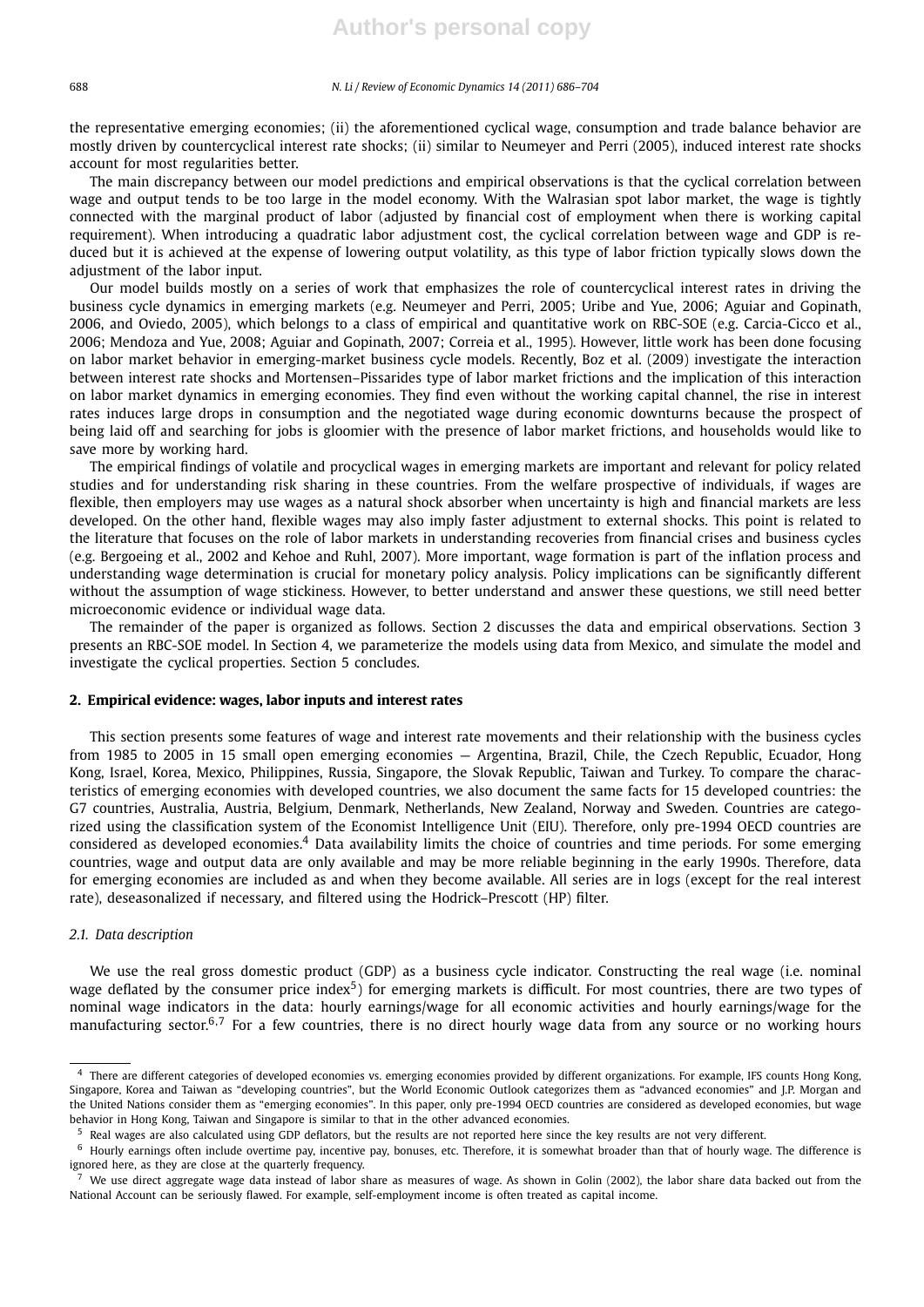data to construct the hourly wage. In these cases, nominal wages refer to monthly earnings or daily earnings. The main source of the quarterly nominal wage data is the Organization for Economic Co-operation and Development (OECD) Main Economic Indicators dataset, while the wage data for some emerging markets also comes from the International Financial Statistics (IFS), the International Labor Organization (ILO) and the Economist Intelligence Unit (EIU), due to the limited data availability of any single source (see Appendix C for detailed data sources for each country in the sample). Since the quarterly data for developing countries is sometimes considered to be of lower quality than the annual estimates, we also report the results generated by annual manufacturing wage data (1975–2004) in Appendix B.

The real interest rates used are the expected 3-month real interest rates at which firms can borrow, and are constructed in the same way as in Neumeyer and Perri (2005). For developed economies, the expected inflation from the GDP deflator (the average of current inflation and inflation in the previous three quarters) is subtracted from the 3-month nominal interest rates to obtain real interest rates. For most emerging countries, real interest rates are the sum of the EMBI+ spread index or the EMBI Global index<sup>8</sup> and the world real interest rate (the U.S. real interest rate on 3-month Treasury bonds). Of the fifteen emerging economies in the sample, eight are included in either the J.P. Morgan EMBI+ database or the EMBI Global database: Argentina, Brazil, Ecuador, Mexico, Korea, Philippines, Russia and Turkey.

One concern is about the relevance of the measured real interest rate for private firms that may not issue international bonds directly. Mendoza and Yue (2008) construct a measure of firm-level effective interest rates using the ratio of a firm's debt service to its total debt obligations. They find that the firm-level interest rates are closely related to the country interest rates (e.g. the median correlation between the two is 0*.*7 for 18 emerging markets).

### *2.2. Observations*

Figs. 1 and 2 depict the cyclical relationship between real GDP and real wages for six representative emerging countries and six small open developed economies.<sup>9</sup> Figs. 3 and 4 show the time series of detrended real GDP and real interest rates for the same group of countries. These graphs show that real wages appear to move positively with output in emergingmarket economies, but there is no consistent cyclical pattern for real wages in developed countries. Also, real wages are in general more volatile compare to real output in emerging market, but the opposite is true in developed economies. Real interest rates display striking contrast as well: they are more volatile and countercyclical in emerging-market economies, but procyclical or acyclical in developed countries.<sup>10</sup>

The graphical evidence is confirmed by statistics on cyclical real wage movements across countries presented in Table 1. At business cycle frequencies, real wage volatility is about 30–70% more volatile than output in emerging markets, but 30% less volatile than output in developed economies on average. Among emerging economies, Hong Kong, Singapore, Taiwan and Chile also have relatively stable wages. In fact, the three Asian countries are often identified as newly industrialized countries by many organizations, e.g. Standard and Poor's (2000) and the International Finance Corporation. Wages in Chile are less volatile than output because in early 1980s the Chilean government mandated that wages should be adjusted at least one-for-one with past inflation, thereby reducing the flexibility of wage adjustment. On average, real wage volatility (as a ratio of output volatility) in emerging economies, measured either by the manufacturing wage or by the average wage for all economic activities, is about twice to three times more volatile than in developed ones. These results still hold when comparing the weighted average (weighted by country size – average real GDP over the sample period) of relative wage volatility between these two sets of economies.

Furthermore, using the unconditional correlation coefficient between the detrended real wages and the business cycle as a simple measure of wage cyclicality, wages are found to be mostly procyclical in emerging markets but acyclical for developed countries. The contemporaneous correlation coefficients exceed 0*.*40 in Chile, the Czech Republic, Ecuador, Korea, Mexico, the Slovak Republic and Taiwan. This is consistent with Agenor et al. (2000), in which they document procyclical wages for five developing countries over a different sample period. In developed economies, the correlations between wage and output range from 0*.*44 for France to −0*.*34 for Denmark, and seven among fifteen countries demonstrate negative correlations. The 95% confidence intervals calculated on each Pearson correlation further confirms this striking contrast. The observation of cyclical wages in developed countries is consistent with the earlier literature on real wages and the business cycle. The survey by Abraham and Haltiwanger (1995) concludes that available empirical evidence of real wage cyclicality is not conclusive about the direction and the degree of cyclical wage movement in responding to business cycle

<sup>8</sup> The Emerging Markets Bond Index (EMBI) is a benchmark bond market index introduced by J.P. Morgan. EMBI+ tracks total returns for traded external debt instruments in the emerging markets. The index covers Eurobonds and U.S. dollar local market instruments as well as Brady Bonds. EMBI Global is an expanded version of the EMBI+ index. It covers more of the eligible instruments than the EMBI+ by relaxing the somewhat strict EMBI+ limits on secondary market trading liquidity.

<sup>&</sup>lt;sup>9</sup> The six representative emerging markets are the ones that have EMBI constructed real interest rates. The six developed economies are selected to represent small open economies from different geographic areas.

 $10$  The evidence is consistent with Kaminsky et al. (2004), where they study the domestic real interest rates instead of international interest rates. They find that interest rates are countercyclical and monetary policies are procyclical in the middle income countries, and the opposite is true for developed world. This paper does not aim to explain this phenomenon, but the literature has pointed to several explanations (see Calvo and Reinhart, 2002, and Kaminsky et al., 2004, for details). For example, the fear of a floating exchange rate makes monetary policy a function of international capital flow. Therefore, central governments are forced to raise interest rates to defend their currency when a significant amount of capital is leaving the country during bad times and vice versa. Other explanations involve interest rates as fiscal policy tools, etc.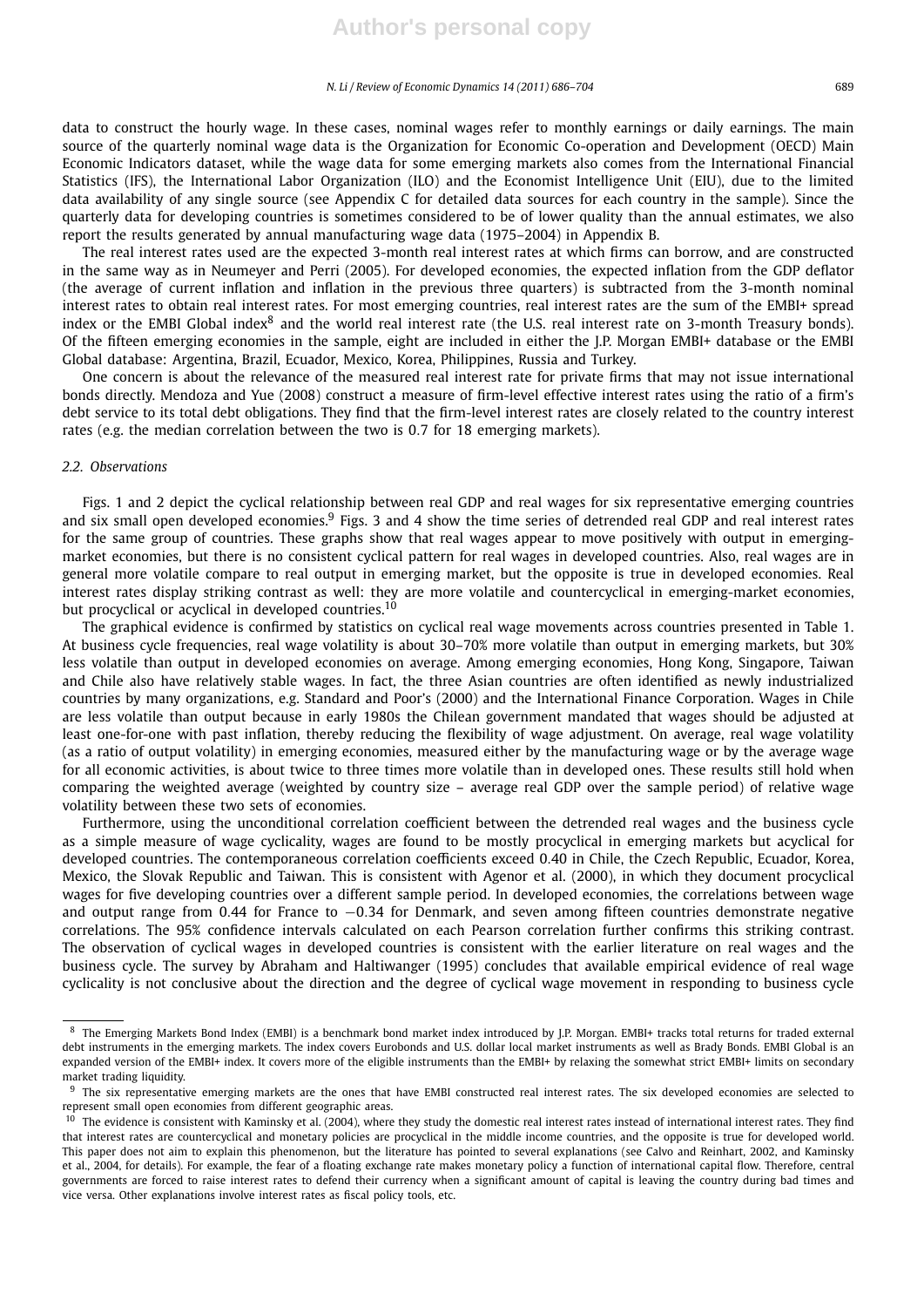690 *N. Li / Review of Economic Dynamics 14 (2011) 686–704*



wage  $\omega_{\rm c} = \omega_{\rm c} = \omega_{\rm c}$ output



*Note*: The time series in the figures are percentage deviations from the Hodrick–Prescott filtered trend. Output and real wage are seasonally adjusted if a significant seasonal component is identified. The series are logged and filtered using the Hodrick–Prescott filter with a smoothing parameter of 1600. Data sources: IFS, OECD, EIU.



**Fig. 2.** Output and wages in developed economies.

*Note*: The time series in the figures are percentage deviations from Hodrick–Prescott filtered trend. Output and real wage are seasonally adjusted if a significant seasonal component is identified. The series are logged and filtered using the Hodrick–Prescott filter with a smoothing parameter of 1600. Data sources: IFS, OECD.

fluctuations. The *t*-statistics reported in the bottom suggests that statistically there are significant differences in the relative wage volatility and wage procyclicality between the two country groups.

In addition, as country interest rates are strongly countercyclical and real wages are strongly procyclical in emerging markets, the contemporaneous correlation between these two variables tends to be negative. However, this correlation is only slightly negative in developed economies, because wages do not fluctuate too much with business cycles and interest rates are often acyclical.

Fig. 5 presents the pattern of cross-correlation between wages from period *t* − 4 to *t* + 4 and output at period *t* for the sample of emerging economies and small open developed countries and Fig. 6 describes the cyclical behavior of real interest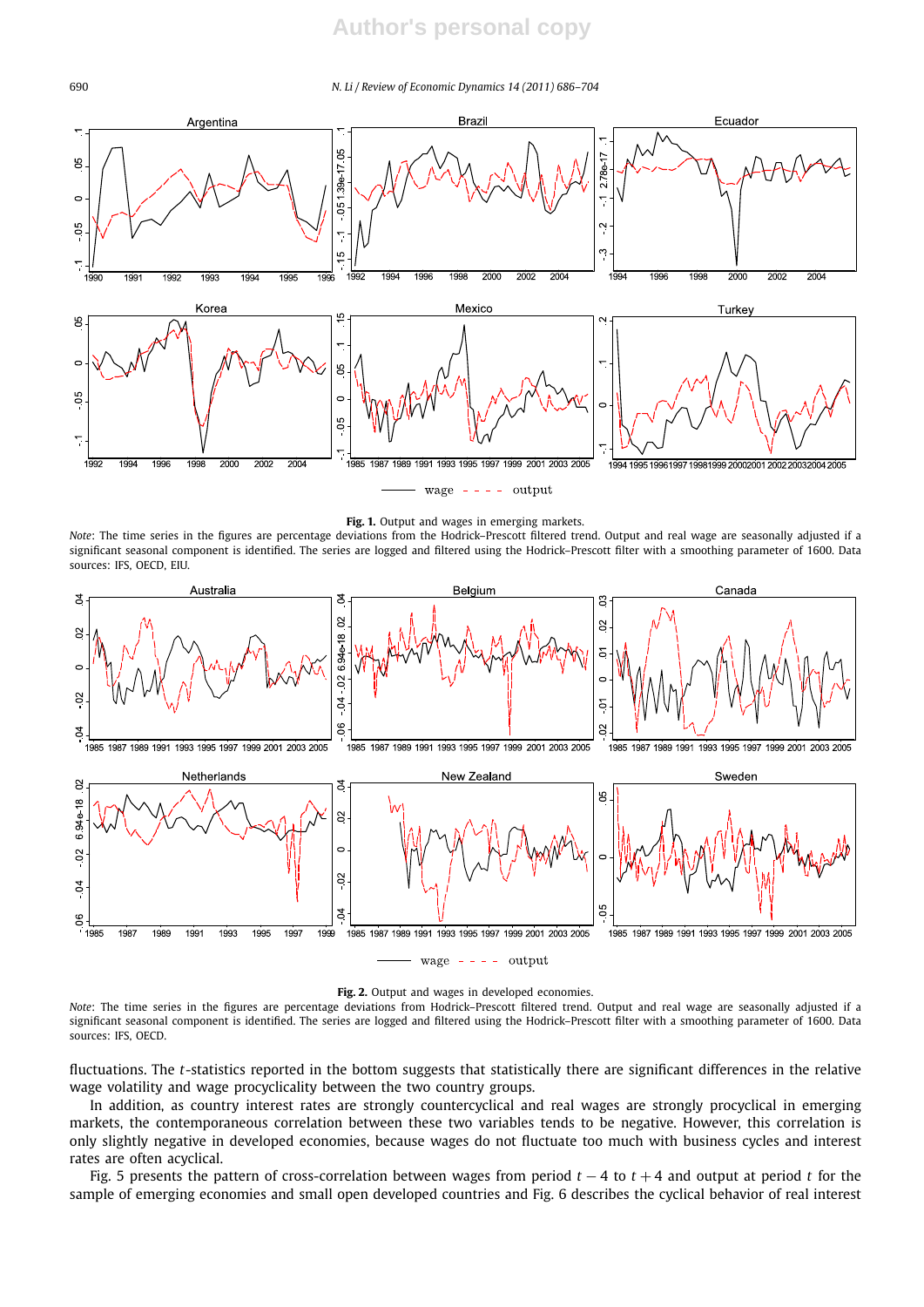*N. Li / Review of Economic Dynamics 14 (2011) 686–704* 691





*Note*: The time series in the figures are percentage deviations from Hodrick–Prescott filtered trend. Output data (left-hand-side *y*-axes) is seasonally adjusted and in log. Country interest rates (right-hand-side *y*-axes) are real yields on dollar-denominated bonds of emerging countries issued in international financial markets. Data sources: output: IFS; interest rate: EMBI+ (Argentina, Neumeyer and Perri (2005)).



**Fig. 4.** Output and interest rates in developed economies.

*Note*: The time series in the figures are percentage deviations from Hodrick–Prescott filtered trend. Output data (left-hand-side *y*-axes) is seasonally adjusted and in log. Country real interest rates are obtained by subtracting the expected GDP deflator inflation from the nominal short-term interest rate. Expected inflation is computed as the average of inflation in the previous three periods and the current period. Data sources: IFS, OECD.

rates. The cross-correlation of real wages exhibits a hump for emerging economies, suggesting that in emerging economies, wages are responsive to business cycles and lag the cycle by an average of one quarter, but no systematic pattern exists for developed ones. The real interest rates are consistent with previous findings that interest rates tend to lead the business cycle and are negatively correlated with the cycle in emerging markets, which is the opposite of the evidence in developed economies.

One concern with the evidence documented in Table 1 is the measurement error in emerging-market data at quarterly frequency. In Appendix B, we also report the business cycle statistics using annual data on the real wage and output over a longer time period. The annual evidence is generally consistent with the quarterly observations except for some discrep-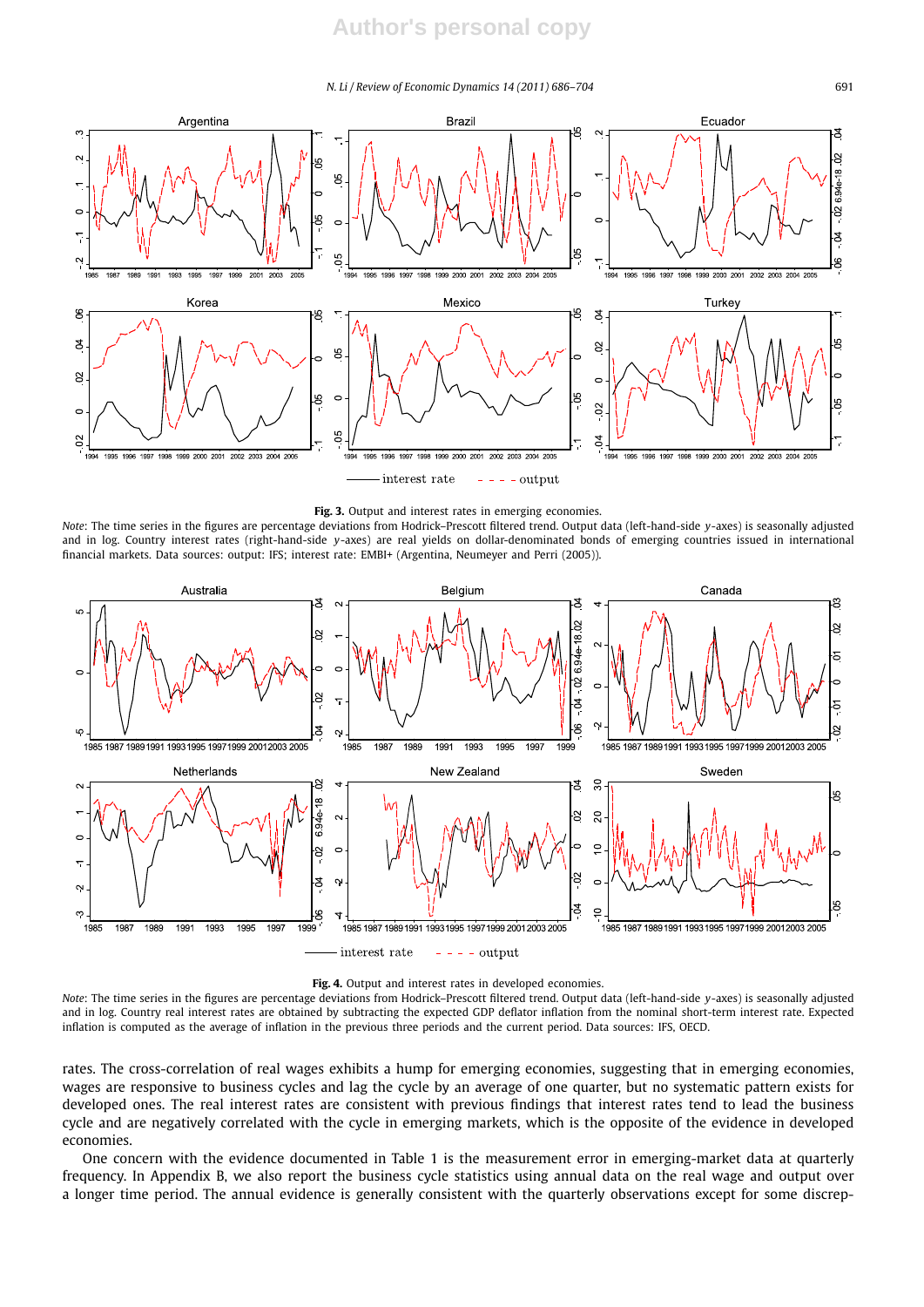#### **Table 1**

Volatility and correlation of wage with output.

|                      | Output      | Overall activity wage         |              |                  |              |                               | Manufacturing wage |                                     |              |  |  |  |
|----------------------|-------------|-------------------------------|--------------|------------------|--------------|-------------------------------|--------------------|-------------------------------------|--------------|--|--|--|
|                      | $\sigma(y)$ | $\frac{\sigma(w)}{\sigma(y)}$ | $\rho(y, w)$ | 95% confidence   | $\rho(r, w)$ | $\frac{\sigma(w)}{\sigma(y)}$ | $\rho(y, w)$       | 95% confidence                      | $\rho(r, w)$ |  |  |  |
| Emerging economies   |             |                               |              |                  |              |                               |                    |                                     |              |  |  |  |
| Argentina            | 3.04        |                               |              |                  |              | 1.38                          | 0.24               | $(-0.14, 0.57)$                     | $-0.21$      |  |  |  |
| <b>Brazil</b>        | 2.39        | 2.67                          | 0.13         | $(-0.13, 0.37)$  | 0.09         |                               |                    |                                     |              |  |  |  |
| Chile                | 2.91        | 0.71                          | 0.52         | (0.28, 0.70)     |              | 0.71                          | 0.45               | (0.19, 0.66)                        |              |  |  |  |
| Czech Republic       | 1.53        | 1.90                          | 0.45         | (0.18, 0.66)     |              | 1.35                          | 0.55               | (0.30, 0.73)                        |              |  |  |  |
| Ecuador              | 2.28        | 3.51                          | 0.56         | (0.33, 0.72)     | $-0.48$      |                               |                    |                                     |              |  |  |  |
| Hong Kong            | 3.24        | 0.48                          | 0.51         | (0.28, 0.69)     |              |                               |                    |                                     |              |  |  |  |
| Israel               | 2.36        | 0.94                          | 0.22         | $(-0.04, 0.45)$  |              | 0.86                          | 0.16               | $(-0.08, 0.40)$                     |              |  |  |  |
| Korea                | 2.56        | 1.20                          | 0.65         | (0.56, 0.73)     | $-0.57$      | 1.50                          | 0.75               | (0.67, 0.85)                        | $-0.52$      |  |  |  |
| Mexico               | 2.41        |                               |              |                  |              | 1.91                          | 0.41               | (0.21, 0.57)                        | $-0.34$      |  |  |  |
| Philippines          | 0.83        | 1.60                          | $-0.19$      | $(-0.62, 0.31)$  | $-0.15$      |                               |                    |                                     |              |  |  |  |
| Russia               | 3.53        | 3.01                          | 0.08         | $(-0.21, 0.38)$  | $-0.79$      |                               |                    |                                     |              |  |  |  |
| Singapore            | 3.05        | 0.91                          | $-0.06$      | $(-0.33, 0.21)$  |              | 0.36                          | 0.05               | $(-0.26, 0.36)$                     |              |  |  |  |
| Slovak Republic      | 1.01        | 3.55                          | 0.48         | (0.32, 0.61)     |              | 2.70                          | 0.70               | (0.53, 0.81)                        |              |  |  |  |
| Taiwan               | 2.23        | 0.83                          | 0.43         | (0.17, 0.63)     |              | 0.51                          | 0.47               | (0.24, 0.67)                        |              |  |  |  |
| Turkey               | 4.32        |                               |              |                  |              | 1.69                          | 0.32               | (0.05, 0.54)                        | 0.00         |  |  |  |
| Average              | 2.51        | 1.78                          | 0.32         | (0.07, 0.56)     | $-0.38$      | 1.29                          | 0.41               | (0.17, 0.62)                        | $-0.27$      |  |  |  |
| Weighted average     | 2.71        | 2.03                          | 0.31         | (0.01, 0.54)     | $-0.36$      | 1.18                          | 0.50               | (0.24, 0.64)                        | $-0.31$      |  |  |  |
| Developed economies  |             |                               |              |                  |              |                               |                    |                                     |              |  |  |  |
| Australia            | 1.16        | 1.03                          | $-0.12$      | $(-0.33, 0.09)$  | $-0.19$      | 1.91                          | 0.16               | $(-0.05, 0.36)$                     | 0.07         |  |  |  |
| Austria              | 1.24        | 0.80                          | 0.00         | $(-0.31, 0.31)$  | $-0.15$      | 0.56                          | 0.20               | $(-0.02, 0.40)$                     | 0.26         |  |  |  |
| Belgium              | 1.45        | 0.45                          | 0.06         | $(-0.16, 0.27)$  | 0.44         | 0.48                          | 0.00               | $(-0.22, 0.21)$                     | 0.43         |  |  |  |
| Canada               | 1.31        |                               |              |                  |              | 0.60                          | $-0.28$            |                                     | $-0.23$      |  |  |  |
| Denmark              | 1.74        | 0.28                          | $-0.34$      | $(-0.57, -0.06)$ | $-0.04$      | 0.49                          | $-0.07$            | $(-0.47, -0.08)$<br>$(-0.28, 0.14)$ | 0.05         |  |  |  |
| France               | 0.90        | 0.61                          | 0.43         | (0.24, 0.59)     | 0.41         | 0.60                          | 0.44               | (0.25, 0.60)                        | 0.41         |  |  |  |
| Germany              | 1.84        | 0.76                          | $-0.13$      | $(-0.34, 0.10)$  | $-0.10$      | 0.46                          | $-0.01$            | $(-0.22, 0.21)$                     | $-0.23$      |  |  |  |
| Italy                | 1.07        | 0.88                          | $-0.27$      | $(-0.46, -0.06)$ | $-0.16$      | 0.87                          | $-0.31$            | $(-0.46, -0.10)$                    | $-0.16$      |  |  |  |
| Japan                | 1.25        | 0.81                          | $-0.03$      | $(-0.24, 0.19)$  | $-0.08$      | 0.78                          | 0.31               | (0.10, 0.49)                        | 0.26         |  |  |  |
| Netherlands          | 1.09        | 0.62                          | $-0.14$      | $(-0.37, 0.11)$  | $-0.01$      | 0.57                          | $-0.15$            | $(-0.38, 0.10)$                     | 0.01         |  |  |  |
| New Zealand          | 2.11        | 0.48                          | $-0.20$      | $(-0.41, 0.03)$  | $-0.53$      | 0.41                          | $-0.32$            | $(-0.52, -0.09)$                    | $-0.59$      |  |  |  |
|                      | 1.67        |                               |              |                  |              | 0.74                          | 0.15               | $(-0.07, 0.35)$                     | 0.05         |  |  |  |
| Norway<br>Sweden     | 1.67        | 0.41                          | $-0.02$      | $(-0.33, 0.29)$  |              | 0.90                          | 0.19               | $(-0.03, 0.39)$                     | 0.07         |  |  |  |
| United Kingdom       | 1.14        | 0.76                          | 0.27         | (0.09, 0.45)     | $-0.59$      | 0.8                           | 0.34               | (0.13, 0.52)                        | $-0.54$      |  |  |  |
| <b>United States</b> | 0.96        |                               |              |                  |              | 0.58                          | $-0.09$            | $(-0.29, 0.13)$                     | $-0.51$      |  |  |  |
|                      |             |                               |              |                  |              |                               |                    |                                     |              |  |  |  |
| Average              | 1.37        | 0.66                          | $-0.04$      | $(-0.27, 0.19)$  | $-0.09$      | 0.72                          | 0.04               | $(-0.17, 0.24)$                     | $-0.04$      |  |  |  |
| Weighted average     | 1.15        | 0.74                          | 0.01         | $(-0.23, 0.26)$  | $-0.09$      | 0.67                          | 0.04               | $(-0.16, 0.24)$                     | $-0.21$      |  |  |  |
| t-statistics         | 4.48        | 3.37                          | 3.55         |                  | $-1.43$      | 2.34                          | 3.94               |                                     | $-2.42$      |  |  |  |

*Notes*: The variables are deseasonalized and detrended real GDP  $(y)$ , the real wage rate in all sectors and the real wage rate in manufacturing sector  $(w)$ and real interest rate (*r*). All statistics are based on quarterly data 1985Q1:2005Q4 (although data are only available beginning in early 1990s for many emerging-market economies). Data sources: emerging economies: IFS, OECD, EIU, EMBI+, Neumeyer and Perri (2005); developed economies: IFS, OECD. See data appendix for details. The weighted average is weighted by country size, average real GDP (in U.S. dollar) over the sample period. *t*-statistics reported in the last row are obtained running the mean comparison test across emerging economies and developed economies.

ancies. For instance, in developed countries annual wages are more positively correlated with output than quarterly wages, while in emerging markets, the opposite is true. This suggests that wage adjustments take place at different frequencies in emerging markets and developed countries – wages are likely to respond to output fluctuations at quarterly frequencies in emerging markets but at annual frequencies in developed economies. Another concern with Table 1 is the comparability of different datasets. As shown in the appendix, the patterns prevail in the subset of countries with U.S. Bureau of Labor Statistics data, with a closely comparable methodology.

It would be odd to study the price of the labor market without understanding the quantity – labor input. However, the labor input data is rarely available for emerging economies, and the existing data often display severe measurement problems, as noted by various researchers. Providing a complete and thorough study of the cyclical labor input in emerging economies is beyond the scope of this paper, but the existing empirical evidence seems to suggest that the labor input (both when it is measured by extensive margin – employment and when measured by total working hours) is slightly less responsive in emerging markets than in developed economies, as presented in Table 2. The relative labor volatility is lower in emerging economies by 12% or 58%, and the average contemporaneous correlation is smaller by 0*.*15.

#### *2.3. Discussion*

One concern with the result is that it is based on the aggregated real wage data. The problem with using aggregate data is that it implicitly assumes that the composition of employment does not vary over the business cycle and that the cyclical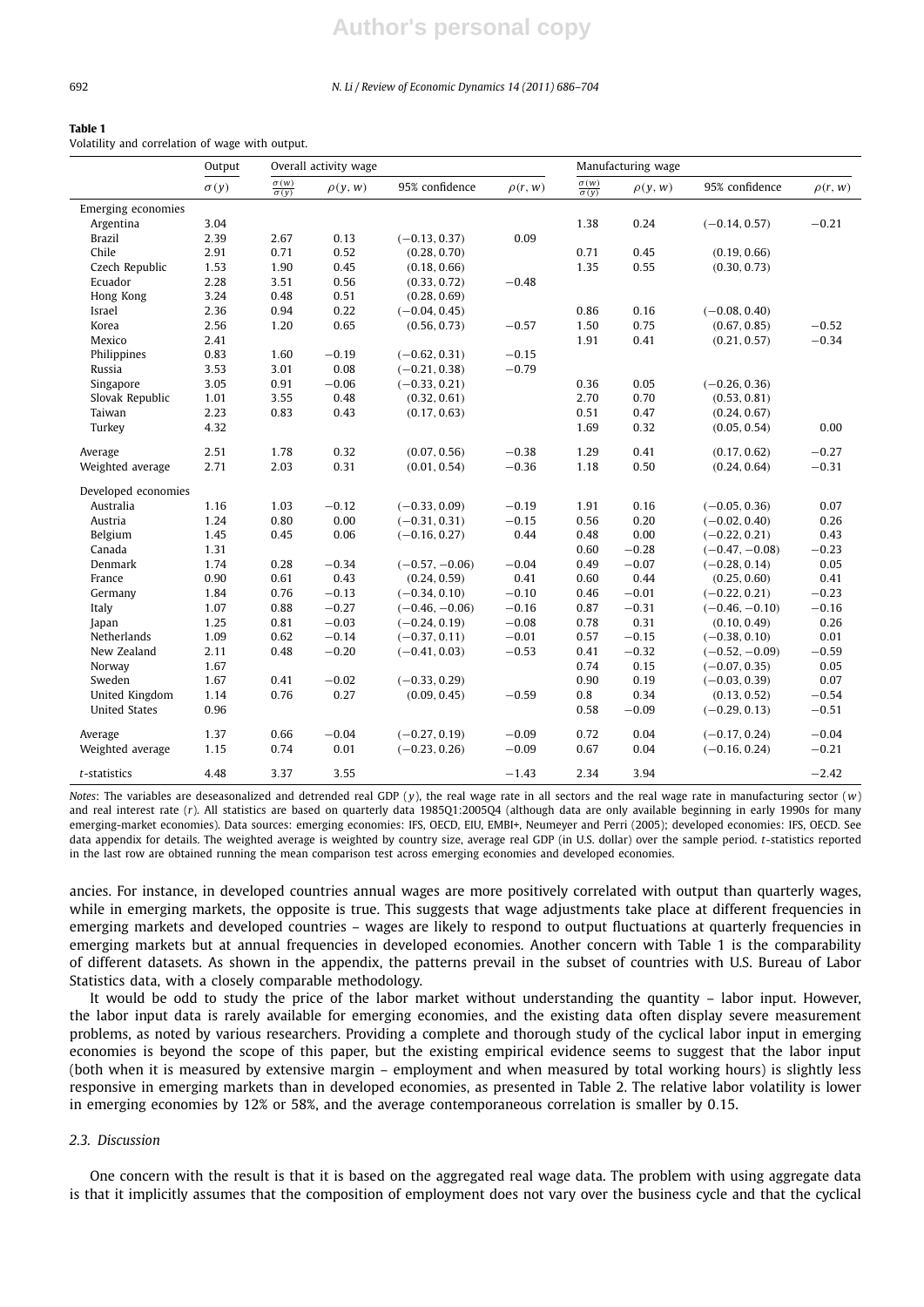



**Fig. 6.** Cross-correlation between output and interest rate.

real wage behavior is the same across sectors and individuals. In fact, Bils (1985) points out that ignoring the composition effect typically biases the real wage countercyclically. Because workers with lower skills and less work experience often face more procyclical wages, aggregation using individual income as the weight causes downward biases in the wage cyclicality. Given this, one would expect this effect of countercyclical bias to be larger for poorer countries. Therefore, the individual real wage in emerging markets should be even more procyclical than in developed economics. However, the composition effect may help to explain the higher volatility in emerging-market economies, considering the more dramatic entry and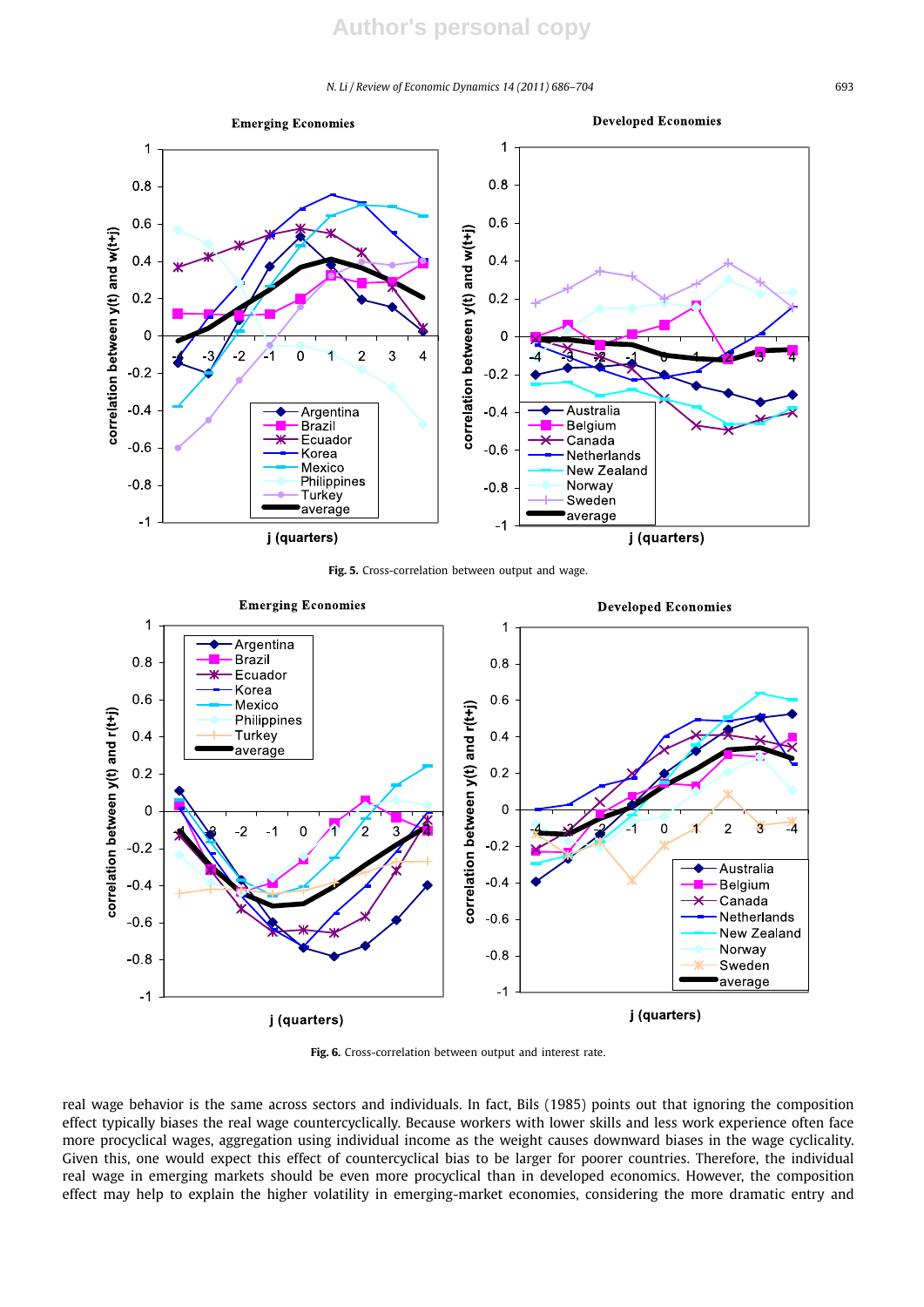#### 694 *N. Li / Review of Economic Dynamics 14 (2011) 686–704*

| Table 2 |                                                       |  |  |
|---------|-------------------------------------------------------|--|--|
|         | Volatility and correlation of labor input and output. |  |  |

|                    | $\frac{\sigma(H)}{\sigma(y)}$ | $\rho(y, H)$ | $\frac{\sigma(E)}{\sigma(y)}$ | $\rho(y, E)$ |                     | $\frac{\sigma(H)}{\sigma(y)}$ | $\rho(y, H)$ | $\frac{\sigma(E)}{\sigma(y)}$ | $\rho(y, E)$ |  |
|--------------------|-------------------------------|--------------|-------------------------------|--------------|---------------------|-------------------------------|--------------|-------------------------------|--------------|--|
| Emerging economies |                               |              |                               |              | Developed economies |                               |              |                               |              |  |
| Argentina          | 0.57                          | 0.52         | 0.39                          | 0.36         | Australia           | 1.58                          | 0.62         | 1.10                          | 0.59         |  |
| Brazil             | 1.64                          | 0.54         | 0.63                          | 0.63         | Belgium             |                               |              | 0.63                          | 0.50         |  |
| Czech Republic     |                               |              | 0.49                          | 0.18         | Canada              | 0.79                          | 0.59         | 0.64                          | 0.81         |  |
| Hungary            | 1.41                          | 0.22         | 1.16                          | 0.15         | Denmark             |                               |              | 0.48                          | 0.41         |  |
| Korea              | 0.79                          | 0.33         | 0.68                          | 0.89         | New Zealand         |                               |              | 0.75                          | 0.31         |  |
| Mexico             | 0.77                          | 0.60         | 0.48                          | 0.45         | Norway              | 1.16                          | 0.39         | 0.77                          | 0.40         |  |
| Slovak Republic    |                               |              | 0.76                          | 0.76         | Spain               | 1.52                          | 0.70         | 1.28                          | 0.80         |  |
| Turkey             | 1.47                          | 0.51         | 0.60                          | $-0.10$      | Sweden              | 1.13                          | 0.68         | 2.62                          | 0.78         |  |
| Average            | 1.11                          | 0.45         | 0.65                          | 0.42         | Average             | 1.24                          | 0.60         | 1.03                          | 0.57         |  |

*Note*: The variables are deseasonalized and detrended real GDP (*y*), employment (*E*) and total hours worked (*H*). All statistics are based on quarterly data 1985Q1:2005Q4 for developed economies, and 1988Q1:2005Q4 for most emerging economies. Data sources: OECD, Neumeyer and Perri (2005).

exit of lower income workers from the labor force. This higher volatility of the extensive margin may cause more volatile aggregate wage fluctuation in emerging markets compared to developed economies. Although it is important and interesting, the composition effect is not explored in this paper due to data limitations.

#### **3. The model economy**

The model is a small open economy with a working capital constraint, similar to Neumeyer and Perri (2005). There is a single good and a single asset (i.e. a one-period, non-state-contingent internationally traded real bond). We consider a hybrid form of the utility function proposed by Jaimovich and Rebelo (2009) (JR preference henceforth) to allow flexible intensity of income effect and a standard quadratic labor adjustment cost to explore the role of labor demand on wage fluctuations.

#### *3.1. Households*

The economy is populated with a large number of infinitely lived identical agents who derive utility from consumption,  $c_t$ , and disutility from hours worked,  $l_t$ . Their preferences are given by:

$$
U = E_0 \sum \beta^t \frac{(c_t - bl_t^{\nu} x_t)^{1-\sigma} - 1}{1-\sigma},
$$

where

$$
x_t = c_t^{\gamma} x_{t-1}^{1-\gamma},\tag{1}
$$

and assume that the discount factor  $0 < \beta < 1$ ,  $\nu > 1$ ,  $b$ ,  $\sigma > 0$ . The parameter  $\gamma$  governs the strength of the income effect in labor supply. As pointed out by Jaimovich and Rebelo (2009), this preference specification nests two special cases of utility functions: the preference proposed by Greenwood et al. (1988) (GHH preference henceforth) (when *γ* = 0) and the preference discussed in King et al. (1988) (KPR preference henceforth) (when  $\gamma = 1$ ). With the GHH preference, the wealth effect is completely eliminated and the labor supply decision is independent of intertemporal considerations. When 0 *< γ <* 1, the short-run impact of the wage increase on labor supply is between that generated with GHH and KPR preferences.

Households own all the firms and have access to capital and financial asset markets and have three sources of income: wage income, capital rents and net borrowing from the international financial market. Each period the representative household chooses consumption, labor supply, physical capital investment, *it*, international debt position, *dt*, subject to its period-by-period budget constraint

$$
c_t + i_t - d_t \leqslant w_t l_t + r_t^k k_t - d_{t-1}(1 + r_{t-1}),
$$
\n(2)

where  $w_t$  denotes the wage rate,  $r_t^k$  is the rental rate of physical capital,  $r_t$  is the prevailing interest rate faced by the economic agents in the financial market.

Capital accumulation follows the following law of motion:  $k_{t+1}=i_t+(1-\delta)k_t-\frac{\phi}{2}(\frac{k_{t+1}-k_t}{k_t})^2k_t$ ,  $\phi>0$ , where  $0<\delta<1$ denotes the depreciation rate of physical capital and the last term is the cost of adjusting capital. The capital adjustment cost is usually included in small open economy models to avoid excessive volatility in capital investment in response to fluctuations in international interest rates over the domestic interest rates.

The first-order conditions for per-period consumption, consumption stock, hours worked and physical investment are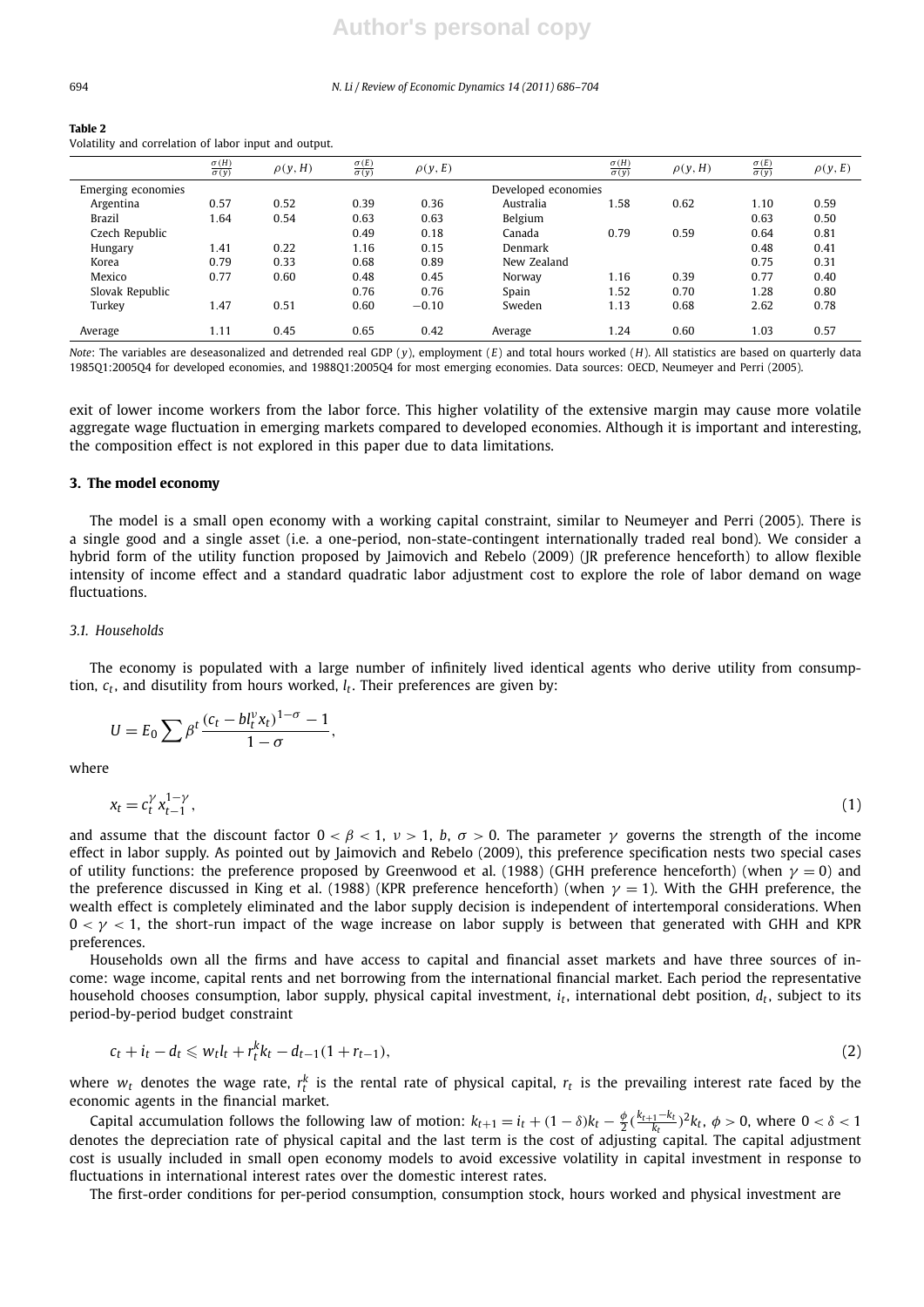*N. Li / Review of Economic Dynamics 14 (2011) 686–704* 695

$$
\left(c_t - bl_t^{\nu} x_t\right)^{-\sigma} + \mu_t \gamma \left(c_t / x_{t-1}\right)^{\gamma - 1} = \lambda_t,\tag{3}
$$

$$
(c_t - bl_t^{\nu} x_t)^{-\sigma} bl_t^{\nu} + \mu_t = \beta E_t [\mu_{t+1} (1 - \gamma) c_{t+1}^{\gamma} x_t^{-\gamma}], \tag{4}
$$

$$
\nu b l_t^{\nu-1} x_t (c_t - b l_t^{\nu} x_t)^{-\sigma} = \lambda_t w_t,
$$
\n<sup>(5)</sup>

$$
\lambda_t \left[ 1 + \phi \left( \frac{k_{t+1} - k_t}{k_t} \right) \right] = \beta E_t \lambda_{t+1} \left[ r_{t+1}^k + (1 - \delta) + \phi \left( \frac{k_{t+2} - k_{t+1}}{k_{t+1}} \right) \frac{k_{t+2}}{k_{t+1}} \right],\tag{6}
$$

$$
\lambda_t = \beta E_t \lambda_{t+1} (1 + r_t),\tag{7}
$$

where  $\mu_t$  and  $\lambda_t$  are the Lagrange multipliers associated with Eqs. (1) and (2). Intuitively,  $\mu_t$  captures the marginal value of consumption stock or consumption habit. It is given by the continuation value of a per unit increase in the consumption stock subtracted by the increased disutility of work, because, under this preference, the disutility of work is high when the consumption habit is high.

#### *3.2. Firms*

The single output is used for both consumption and investment and is produced by firms with a Cobb–Douglas production function that requires capital inputs and labor services,  $F(k_t,l_t;A_t)=A_t k_t^{\alpha}l_t^{1-\alpha}$ , where  $0<\alpha<1$  represents the capital share. In addition, firms face a quadratic labor adjustment cost whenever changing labor inputs, which affects output directly. Hence,

$$
y_t = A_t k_t^{\alpha} l_t^{1-\alpha} - \frac{\tau}{2} \left( \frac{l_t - l_{t-1}}{l_{t-1}} \right)^2 l_{t-1},
$$
\n(8)

where  $\tau \geq 0$  is the labor adjustment cost parameter. As firms pay the adjustment cost for net, not gross, change in the labor input, the cost is assumed to be a function of the difference between the stock of labor hours in the current period and the stock from the previous period.

Employers have to borrow a fraction,  $\theta \geqslant 0$ , of the wage bill as working capital before hiring labor services and physical capital to produce the final good. This working capital loan is subject to the interest rate in the last period and has to be paid back before the end of the period. At the optimum, the working capital constraint binds. In addition, labor adjustment is costly. Hence, the employer's net cash flow equals output less wage payments, working capital repayments with interest, and rental costs of physical capital. With the presence of the labor adjustment cost, firms maximize the discounted present value of future profit flows using the common stochastic discount factor as households,

$$
\pi_t = E_0 \sum_{t=0}^{\infty} \beta \frac{\lambda_{t+1}}{\lambda_t} \bigg[ A_t k_t^{\alpha} l_t^{1-\alpha} - w_t l_t (1 + \theta r_{t-1}) - r_t^k k_t - \frac{\tau}{2} \bigg( \frac{l_t - l_{t-1}}{l_{t-1}} \bigg)^2 l_{t-1} \bigg]
$$
(9)

in which  $\theta r_{t-1} w_t l_t$  is the net debt position of the firm and  $r_t^k$  denotes the rental rate of capital. The working capital constraint increases with the cost of employing labor by a fraction of  $\theta r_{t-1}$ , and an increase in  $r_{t-1}$  raises the unit labor cost and depresses the demand for labor.

The optimal labor demand satisfies

$$
(1+r_{t-1}\theta)w_t = (1-\alpha)A_t k_t^{\alpha} l_t^{-\alpha} - \tau \left(\frac{l_t - l_{t-1}}{l_{t-1}}\right) + E_t \beta \frac{\lambda_{t+1}}{\lambda_t} \left[\tau \left(\frac{l_{t+1} - l_t}{l_t}\right) \frac{l_{t+1}}{l_t}\right].
$$
\n
$$
(10)
$$

The last term represents the intertemporal effect of current changes in labor hours on the future cost of adjusting labor. The first-order condition for capital stock states that

$$
r_t^k = \alpha A_t k_t^{\alpha - 1} l_t^{1 - \alpha}.
$$
\n<sup>(11)</sup>

#### *3.3. Interest rates and financial intermediation*

The interest rate process is characterized as a combination of the exogenous international interest rate, *r*∗, and an endogenous risk premium component expressed as a function of the net external debt position

$$
r_t = r_t^* + \kappa \left[ \exp(d_t / y_t - \bar{d}) - 1 \right] \tag{12}
$$

in which *d* denotes the steady-state level of debt as a fraction of output, and  $\kappa > 0$  governs the elasticity of interest rates with respect to changes in net debt position. The larger the volume of funds under intermediation, the higher the unit cost of financial intermediation (e.g. monitoring cost, information cost, transaction cost, etc.) and the higher the premium. When choosing the optimal debt position, the household does not internalize its contribution to the aggregate debt position. This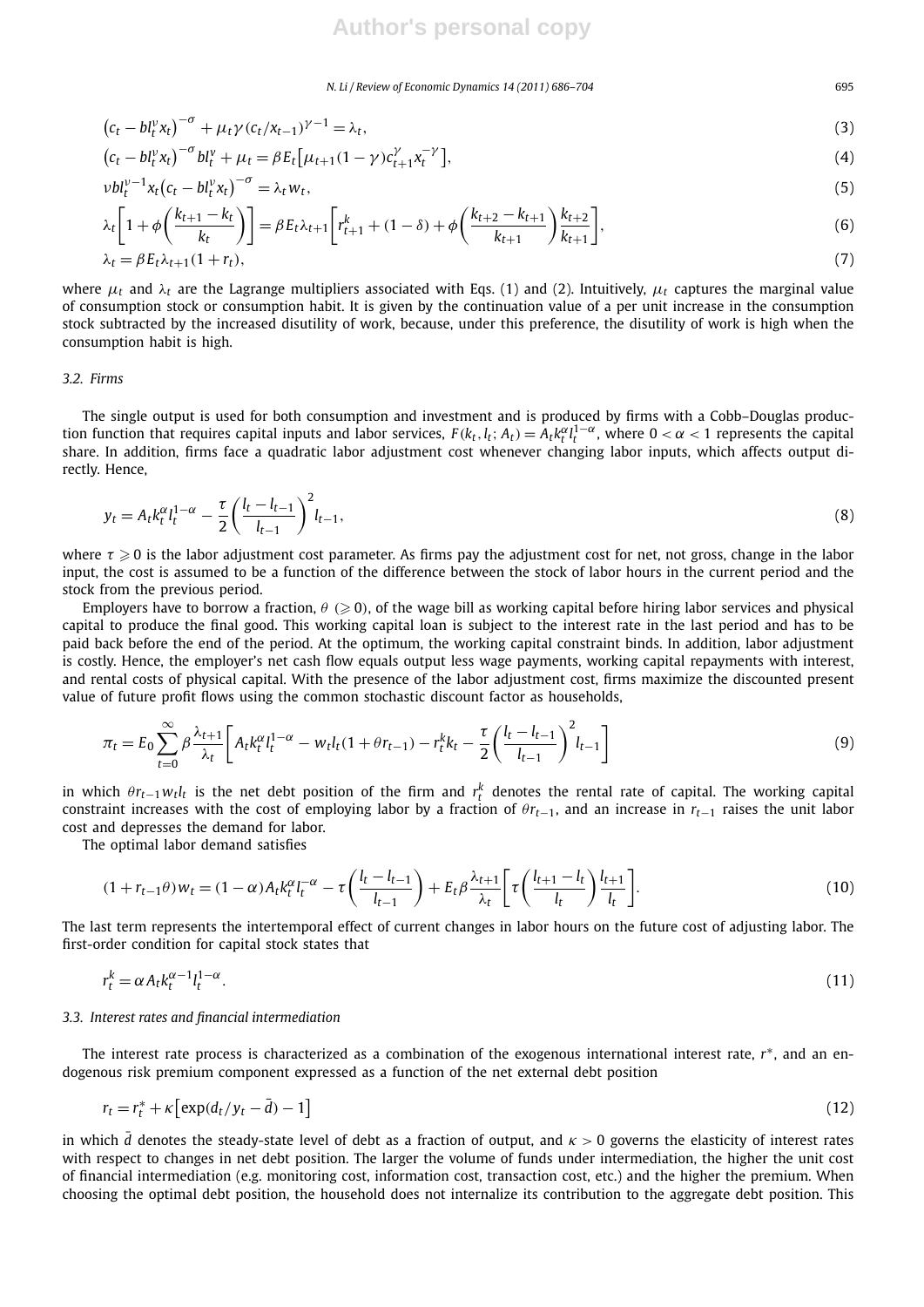specification is typically assumed in small open economy models to induce stationarity in the equilibrium dynamics (see Schmitt-Grohe and Uribe, 2003).<sup>11</sup>

Emerging markets borrow heavily in external financial markets and tend to experience economic crises more frequently than developed economies. The large output volatility is often accompanied by large changes in capital flows, and interest rates on these dollar-denominated assets are determined by foreign investors. Therefore, international credit conditions are important. As has happened in many "original-sin" countries, during an economic boom, capital rushes to these countries, inducing a lower interest rate. When the economy slows down, loans to the emerging markets become more risky, since the perceived default risk increases. Therefore, foreign investors would charge a higher interest rate incorporating the rising country risk. Hence, country interest rates in emerging markets are countercyclical.

#### *3.4. Equilibrium allocation and prices*

Given the initial state and conditions  $k_0$  and  $d_0$ , and a sequence of realizations of shocks to interest rates  $\{r_t^*\}_{t=0}^\infty$ and productivity  $\{A_t\}_{t=0}^{\infty}$ , a competitive equilibrium in a small open economy is a state-contingent sequence of allocations  $\{c_t, l_t, k_t, d_t\}_{t=0}^{\infty}$ , and a sequence of wages  $\{w_t\}_{t=0}^{\infty}$  such that (a) the allocations solve the household's and the firm's problems at equilibrium prices for all states and periods; and (b) factor market and goods market clear  $c_t + i_t + t b_t = y_t$ , where the trade balance is given by  $tb_t = d_{t-1}(1 + r_{t-1}) - d_t + \theta w_t l_t r_{t-1}$ ; and (c) non-Ponzi scheme condition,  $\lim_{t\to\infty}$  $d_t / \prod_{\tau=1}^{t-1} (1 + r_\tau) = 0.$ 

### **4. Quantitative analysis**

#### *4.1. Calibration of parameter values and shock processes*

#### *4.1.1. Parameter values*

Data from Mexico (1994:1–2005:4) is used to estimate some parameters governing stochastic shocks, preferences, production and adjustment costs. The discount factor *β* equals 0*.*98 to match the EMBI+ spread generated real interest rate of 8*.*15% per year for Mexico over the sample period. The household's risk aversion parameter, *σ* , is set to 2 and the depreciation rate *δ* to 0*.*03. The capital share parameter *α* is set to be 0*.*32 as in Mendoza (1991).

Microeconomic evidence on this parameter is generally based on the U.S. observations and the estimated intertemporal (Frisch) elasticity of labor elasticity is small.<sup>12</sup> The leading contribution to estimation of this parameter is by Pistaferri (2003), where he finds the elasticity to be 0*.*69 using data on workers' personal expectations of wage change. This implies  $\nu$  = 2.44 with the GHH preference.<sup>13</sup> Given the labor supply elasticity, the other preference parameter, *b* = 3.72 to match the average ratio of hours worked to total nonsleeping hours of the working age population as 32% according to OECD Annual Hours and Productivity data (2002) for Mexico.

In addition, the working capital parameter, *θ* , is chosen to be 1 following Neumeyer and Perri (2005). The coefficient on the interest rate premium, *κ*, equals 0*.*01 as used in the literature (Schmitt-Grohe and Uribe, 2003; Aguiar and Gopinath, 2007). The capital adjustment cost parameter *φ* is set so that the relative volatility of investment and volatility of tradeto-GDP ratio are close to the Mexico data. The net external debt position at the steady state is 44% according to Lane and Milesi-Ferretti (2006) in Mexico over the sample period. Finally, in our baseline model  $\gamma = 0.1$ , which implies an intensity of the wealth effects that is between the GHH and KPR preference specifications. We consider no labor adjustment cost (i.e.  $\tau = 0$ ), in the baseline model and  $\tau = 5$  to match the relative volatility between hours and output in another case.

#### *4.1.2. Shock processes*

The model dynamics are driven by two exogenous stochastic disturbances that affect domestic total factor productivity and the real interest rate. The detailed discussions of the country default risk and the interest rate process in emerging markets are provided in Neumeyer and Perri (2005) and Uribe and Yue (2006). In this paper, we take a simpler stand by assuming that the underlying shocks follow a VAR(1) process.<sup>14</sup> Specifically, let the variable  $\hat{A}_t$  and  $\hat{r}_t$  denote the deviations

$$
r_t\tilde{d}_t - r_t^*\tilde{d}_t - \tilde{d}_t\kappa \left[\exp(d_t/y_t - \bar{d}) - 1\right]
$$

by choosing their individual loans. This leads to Eq. (12) in equilibrium.<br>12. For example, Banaxial (1986) reports the value is around 0.2. Plune

<sup>&</sup>lt;sup>11</sup> One can also derive the above equation as follows. Most domestic firms in emerging markets, especially small and medium sized ones, do not have direct access to international financial markets. Banks, as financial intermediates, borrow from the external financial market at interest rate *r*<sup>∗</sup> *<sup>t</sup>* , and lend to domestic agents at interest rate  $r_t$ . Individual competitive banks do not internalize the cost. Rather, they maximize the end-of-period profit

<sup>12</sup> For example, Pencavel (1986) reports the value is around 0*.*2. Blundell and MaCurdy (1999) estimate the intertemporal elasticity of labor supply to be in the range [0*.*5*,* 1].

<sup>&</sup>lt;sup>13</sup> In Greenwood et al. (1988), *ν* is one plus the inverse of the intertemporal (Frisch) elasticity of labor supply.

 $14$  Furthermore, the nature of the shock processes in developed economies and emerging economies can be sufficiently different. As emphasized in Aguiar and Gopinath (2007), the trend shock component is more significant than the temporary shock for emerging markets. However, this evidence is not conclusive, as recent research shows that the relative variance of permanent TFP shocks to transitory shocks does not differ much between emerging and developed economies (Garcia-Cicco et al., 2006 and Boz et al., 2008).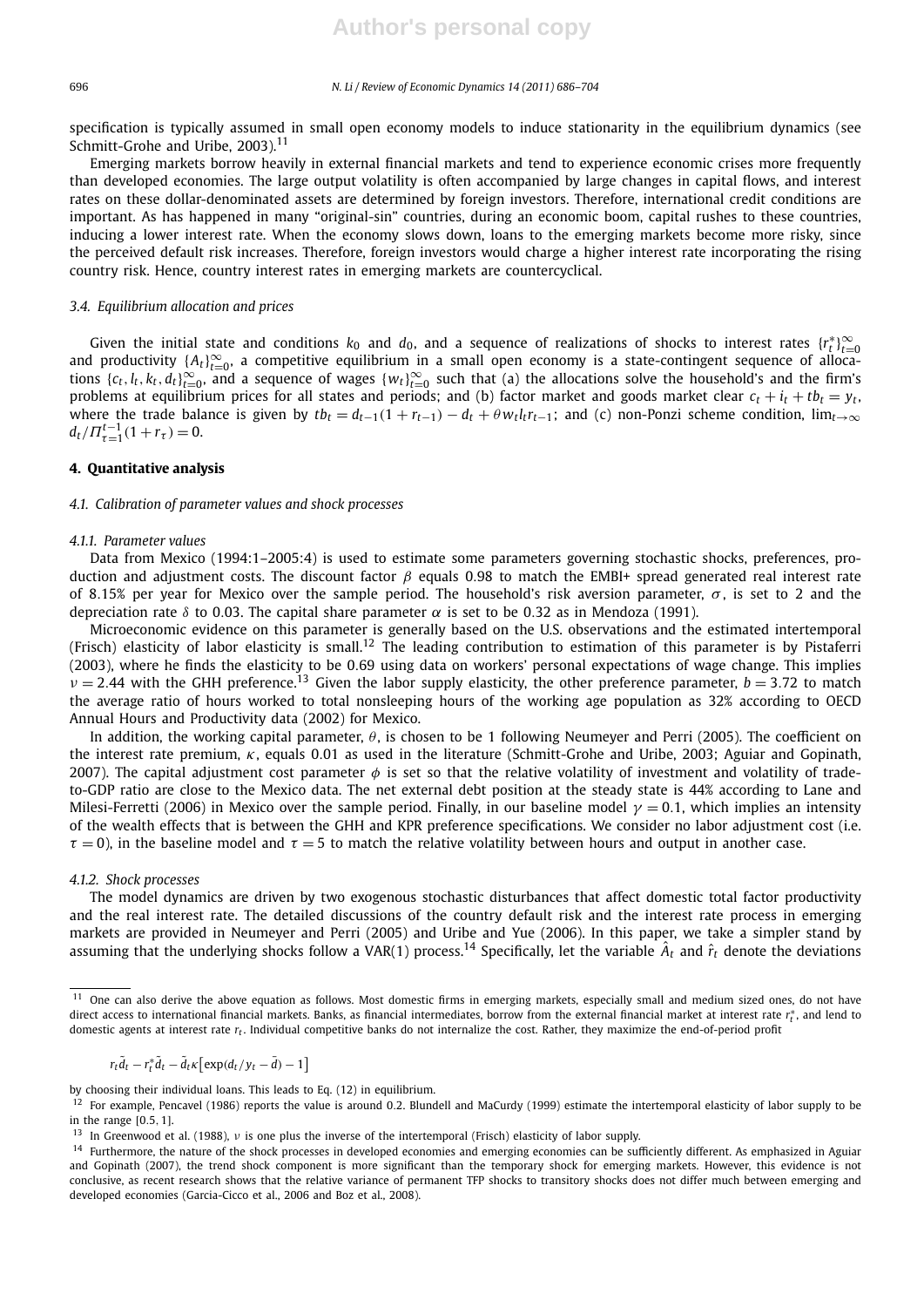of *At* (in log) and *rt* from their HP filtered trend. We assume they are determined by the first-order vector autoregressive process as below:

$$
\begin{bmatrix} \hat{A}_t \\ \hat{r}_t^* \end{bmatrix} = \begin{bmatrix} \rho_A & 0 \\ 0 & \rho_r \end{bmatrix} \begin{bmatrix} \hat{A}_{t-1} \\ \hat{r}_{t-1}^* \end{bmatrix} + \begin{bmatrix} \varepsilon_{A,t} \\ \varepsilon_{r,t} \end{bmatrix},
$$
\n(13)

where  $\rho_A$  and  $\rho_r$  are the autocorrelation coefficients of productivity and real interest rate shocks respectively.  $\varepsilon =$  $[\varepsilon_{A,t}, \varepsilon_{r,t}]'$  is the shock process to the total factor productivity and the real interest rate.  $E[\varepsilon_t] = 0_{2\times 1}$ , and  $E[\varepsilon_t \varepsilon_s] =$  $\int$ <sup> $\sigma_{\varepsilon}^2$ </sup> *<sup>ε</sup><sup>A</sup> ρεr,ε<sup>A</sup> σε<sup>A</sup> σε<sup>r</sup>* , if *t* = *s* and 0 otherwise. *ρε*<sub>*r*</sub>,ε<sub>*A*</sub> *σ*<sub>ε*R*</sub> *σ*<sub>ε*R*</sub>

We construct quarterly Solow residuals by using the Mexican data. There are some general problems associated with estimating Solow residuals, such as the existence of variable capital utilization, imperfect competition and capital adjustment costs. Especially for developing economies, the data availability is limited and the quality of the data on capital formation, employment, working hours is relatively low. Nevertheless, we rely on two alternative series of labor inputs for both countries — employment and hours of working, and construct Solow residuals in the standard way (see Appendix A for details of calculations).

Using the total labor hours as the labor input series, we estimate  $\rho_A = 0.71$ . The persistence of the interest rate shocks is much lower,  $\rho_r = 0.53$ <sup>15</sup> The standard deviation of innovations to TFP and real interest rate are set to be 1% and 2%. As shown in the empirical section, interest rates in emerging markets are negatively correlated with business cycles. Empirically, we find that  $\rho_{\varepsilon_r, \varepsilon_A} = -0.5$ .

In addition, we also consider an alternative shock structure. Neumeyer and Perri (2005) show that when country risk is induced by local economic fundamentals such as productivity shocks, the model can account for most empirical regularities well. We consider a similar approach, where the country interest rate at which firms borrow is negatively related to the expected TFP in the next period. Specifically,

$$
\hat{A}_{t+1} = \tilde{\rho}_A \hat{A}_t + \tilde{\varepsilon}_A,\tag{14}
$$
\n
$$
\hat{r}_t = -a E_t \hat{A}_{t+1} + \tilde{\varepsilon}_r,\tag{15}
$$

where both  $\tilde{\varepsilon}_A$  and  $\tilde{\varepsilon}_r$  are normal distributed independent shocks.  $\tilde{\rho}_A = 0.75$  is estimated from the data and  $\sigma(\tilde{\varepsilon}_A) = 1\%$ . We set  $a = 1.5$  and  $\sigma(\tilde{\varepsilon}_r) = 1.5\%$  in order to match the persistence and variance of the country interest rate in Mexico.

#### *4.2. Characterization of equilibrium*

In this section we discuss the role played by the JR preference on labor supply. In discussing the influence of preferences on labor and wage determination, it is useful to consider two versions of the model with two extreme values of *γ* first (i.e.  $\gamma = 0$  and  $\gamma = 1$ ). The intensity of wealth effect increases as  $\gamma$  rises. In both cases, there is no labor adjustment cost to simplify the analysis.

#### *4.2.1. GHH preference*

When  $\gamma = 0$ ,  $x_t = x_0$ , we obtain the preferences proposed by Greenwood et al. (1988). This formulation of momentary utility function has been shown to play a crucial role in allowing RBC-SOE models to produce realistic consumption volatilities and countercyclical trade balances for emerging-market economies (Correia et al., 1995). The linearized first-order condition on optimal debt yields<sup>16</sup>

$$
\hat{c}_{t+1} - \hat{c}_t = \frac{1}{\sigma} \left( 1 - \frac{\bar{z}}{\nu} \right) \frac{\bar{r}}{1 + \bar{r}} \hat{r}_t + \bar{z} (\hat{l}_{t+1} - \hat{l}_t),
$$

where  $\bar{z}=\bar{w}\bar{l}/\bar{c}$  is the steady-state ratio between the employer's labor income and consumption. If interest rate shocks are large relative to productivity shocks, the combination of the two effects – intertemporal substitution effect (the first term) and the indirect effect derived from growth of the labor input (the second term) – generates a larger response of consumption than output (as shown in Neumeyer and Perri, 2005). Specifically, higher interest rates induce more saving and less current consumption and cause a fall in the labor input for the next period, while leaving current employment unchanged. As a consequence, consumption drops immediately and falls more than output, and the trade balance is more likely to display strong countercyclicality.

However, GHH preference specification meets its limitation when it comes to understanding the labor market fluctuations. By design, with this type of preference, the marginal rate of substitution between consumption and labor supply is independent of the consumption decision. Therefore, it completely rules out the income effect, and labor supply decisions are not associated with intertemporal considerations. In other words, labor is fully responsive to the current shocks, leaving

<sup>&</sup>lt;sup>15</sup> The Solow residuals generated by these two labor input series (employment and total labor hours) display similar persistence, volatility and correlation with the interest rate.

<sup>&</sup>lt;sup>16</sup> Let  $\hat{x}$  denote log  $x - \log \bar{x}$  where *x* is any variable and  $\bar{x}$  is its steady-state value.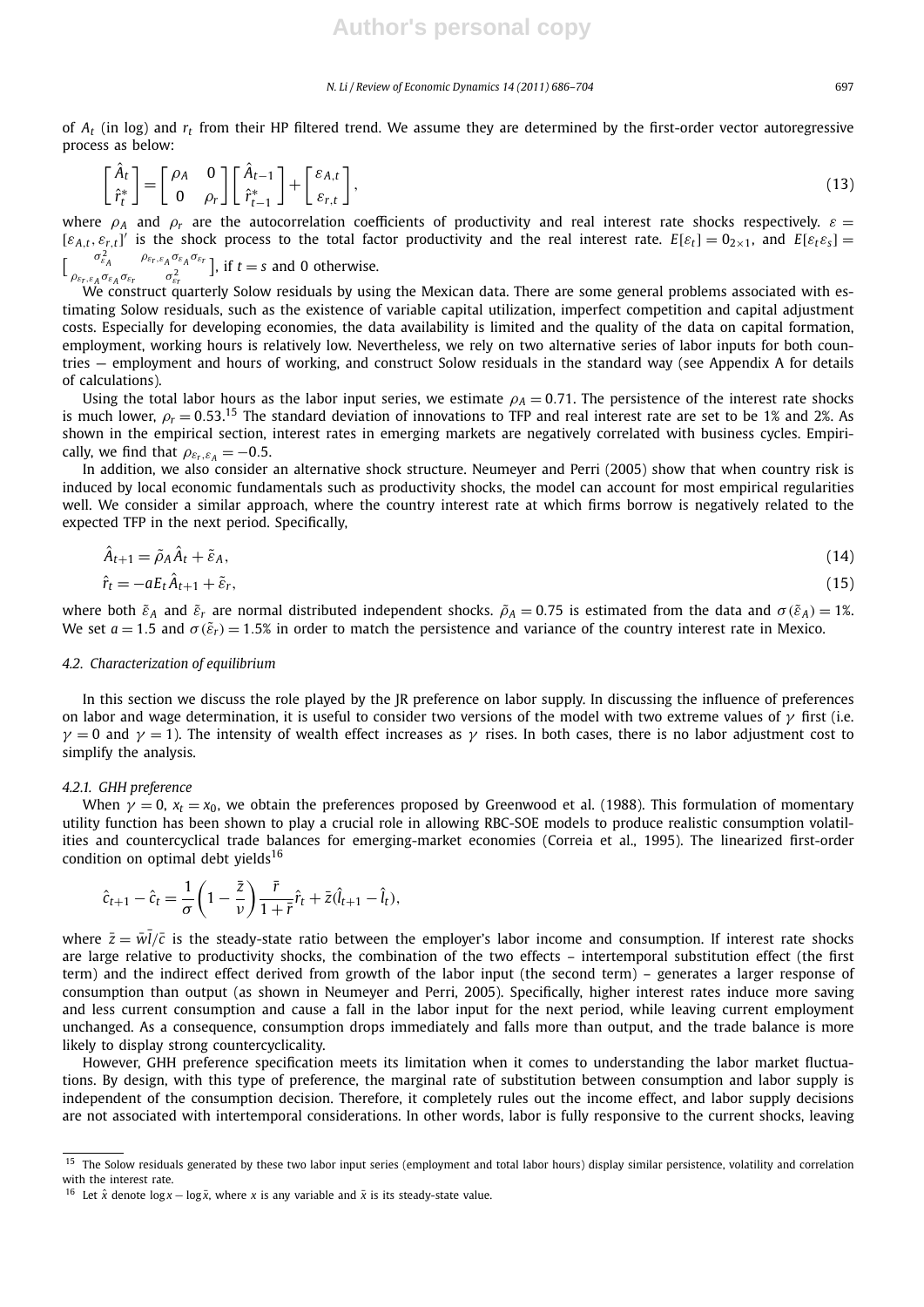#### 698 *N. Li / Review of Economic Dynamics 14 (2011) 686–704*

less room for the wage to adjust. Since employment fully responds to the exogenous shocks, the calibration of the model suggests that the workers' wage does not display enough volatility and always has a large positive correlation with output with the GHH preference.

To illustrate this point analytically, we combine Eqs. (5) and (10), which say the real wage equates with both the marginal product of labor adjusted by financial cost of employing labor and the marginal rate of substitution between consumption and leisure:

$$
\nu b l_t^{\nu-1} x_0 = w_t = \frac{(1-\alpha) A_t k_t^{\alpha} l_t^{-\alpha}}{1 + \theta r_{t-1}} = \frac{(1-\alpha)}{1 + \theta r_{t-1}} \frac{y_t}{l_t}.
$$
\n(16)

An increase in the interest rate enlarges employers' borrowing cost of working capital, reducing the labor demand of the next period. Hence, a countercyclical interest rate shock simply amplifies the productivity shock. The linearization of Eq. (16) around the steady state generates

$$
\hat{l}_t = \frac{1}{\eta_s^{-1} - \eta_d^{-1}} \left( \hat{A}_t + \alpha \hat{k}_t - \frac{\bar{r}\theta}{1 + \bar{r}\theta} \hat{r}_{t-1} \right),\tag{17}
$$

$$
\hat{w}_t = (\nu - 1)\hat{l}_t = \frac{1}{\eta_s + 1} \left(\hat{y}_t - \frac{\bar{r}\theta}{1 + \bar{r}\theta}\hat{r}_{t-1}\right),\tag{18}
$$

where  $\eta_s = 1/(v - 1)$  represents the (Frisch) elasticity of labor supply and  $\eta_d = 1/\alpha$  is the elasticity of labor demand. The change in wage is a fraction of the change in labor, with the proportion determined negatively by the elasticity of labor supply.

Empirical evidence indicates that the standard deviation of GDP per capita ( $\sigma(y)$ ) in emerging markets is around 2.5%, *σ(r)* is of similar magnitude if not smaller and the correlation between these two is about −0*.*5. Given these values, high values of *ν* translate into high values of *σ(w)*. Suppose *v* = 2*.*44, corresponding to intertemporal (Frisch) elasticity of labor elasticity of 0.69. For these values, we can infer that the relative volatility of wage vis-à-vis that of output ( $σ(w)/σ(y)$ ) ranges between 59% (when  $\theta = 0$ ) and 70% (when  $\theta = 1$ ). With reasonable parameter values, it is impossible to raise the variation of wage above that of output.

#### *4.2.2. KPR preference*

Now consider the case when  $\gamma = 1$ , which gives the standard KPR preference. The model with KPR preferences behaves quite differently. The labor supply choices decrease with the consumption level. Again, combining the household's optimal labor supply decision with the firm's optimal labor demand decision, we have

$$
c_t \frac{vbl_t^{v-1}}{1 - bl_t^v} = w_t = \frac{(1 - \alpha)A_t k_t^{\alpha} l_t^{-\alpha}}{1 + \theta r_{t-1}} = \frac{(1 - \alpha)}{1 + \theta r_{t-1}} \frac{y_t}{l_t}.
$$
\n(19)

The linearized optimal labor input and equilibrium wage are

$$
\hat{l}_t = \frac{1}{\nu - 1 + \alpha + \bar{z}} \left( \hat{A}_t + \alpha \hat{k}_t - \frac{\theta \bar{r}}{1 + \theta \bar{r}} \hat{r}_{t-1} - \hat{c}_t \right),\tag{20}
$$
\n
$$
\hat{w}_t = (\nu - 1 + \bar{z}) \hat{l}_t + \hat{c}_t.
$$

Compared with the optimal labor input in Eq. (17), the response of the labor input to shocks is mitigated and depends on two more elements: the wage compensation to consumption ratio  $(\bar{z})$  and the income effect captured by changes in consumption  $(\hat{c}_t)$ . Both have negative impacts on the volatility of labor. In contrast, these two elements increase the responsiveness of the wage to shocks.

Interest rate fluctuations affect wages through two channels. Suppose that output drops. First, the rising interest rate, through the working capital constraint, directly increases the cost of financing the wage bill. Other things equal, the optimal wage payment drops. The second channel is through the intertemporal substitution effect. In an open economy, smoothing or substituting consumption intertemporally is achieved via changes in the current account. Therefore, an increase in interest rates induces households to save more since the current consumption is more expensive than the future consumption. Although the efficiency condition implies a negative shift in labor demand, this shift is offset by the negative income effect. Hence, in equilibrium the labor input is not very responsive, while the wage is exposed to more volatility and displays higher procyclicality. The overall magnitude depends on the strength of the income effect, which hinges on the sizes and interaction of the TFP shocks and the countercyclical interest rate fluctuations.

Analytically, we can express the wage fluctuation as a weighted average of fluctuations in output net interest rates on working capital borrowing and variations in consumption:

$$
\hat{w}_t = \left(1 - \frac{1}{\bar{z} + \nu}\right) \left(\hat{y}_t - \frac{\bar{r}\theta}{1 + \bar{r}\theta}\hat{r}_{t-1}\right) + \frac{1}{\bar{z} + \nu}\hat{c}_t.
$$

This equation shows that as long as consumption is more volatile than output, the model can succeed in generating the equilibrium wage to be more volatile than output for emerging-market economies.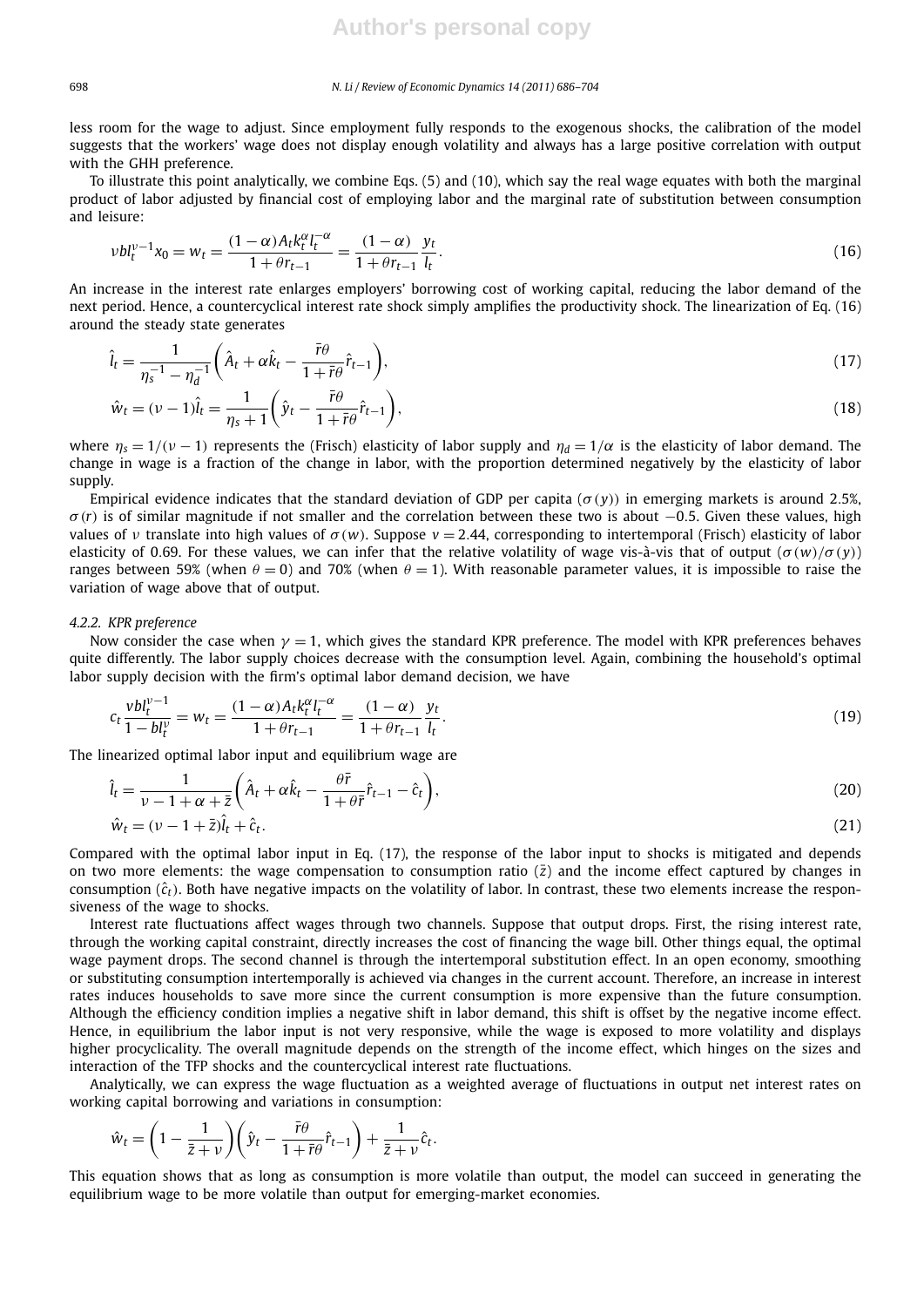Impulse responses to interest rate shocks

Impulse responses to productivity shocks



**Fig. 7.** Impulse responses to independent shocks under different preferences.

However, there are two disadvantages with the KPR utility. First, smoothing the marginal utility of consumption (i.e. Eq. (7)) usually implies a smoother consumption schedule, and consequently, it proves harder to generate trade balance that is largely negatively correlated with output. Second, the same shock process cannot generate enough output volatility because the labor response is subdued.

### *4.2.3. Impulse responses*

To get a closer look at the dynamics of the income effect on the labor supply and wages, we study the impulse responses of key macro variables from a 1% innovation to the level of interest rate (i.e.  $\varepsilon_r = 0.01$ ) with the impulse response to a 1% innovation to TFP (i.e.  $\varepsilon_A = 0.01$ ). Fig. 7 contrasts the impulse responses for three different values of  $\gamma$ : 0, 0.1, and 1. In all cases, there is no correlation between interest rate shocks and TFP shocks (i.e.  $\rho_{\varepsilon_A,\varepsilon_F} = 0$ ).

Under the GHH preference, the interest rate shock does not affect the current wage, labor and output until the next period, because it has no impact on the current financial cost of hiring labor and thereby does not shift the labor demand. Since the labor supply does not depend on the household's intertemporal decisions, the contemporaneous labor market variables do not respond to the interest rate shock. However, consumption drops immediately and responds to the interest rate shock with a larger magnitude than output, which is the opposite of their responses to the TFP shock.

In contrast, under KPR, the responses of all variables except for wage to both shocks are weaker. In fact, the strongest wage response occurs with KPR preferences, because our parameterization implies such a strong income effect on labor supply that in response to an increase in interest rate, initial hours even jumps instead of falling. Notice that consumption decreases the most on impact under KPR. This significant reduction in consumption results in a low equilibrium wage. Together with the TFP shock, during bad times households do not cut back their labor supply as much despite of the low labor productivity and considerably low wage.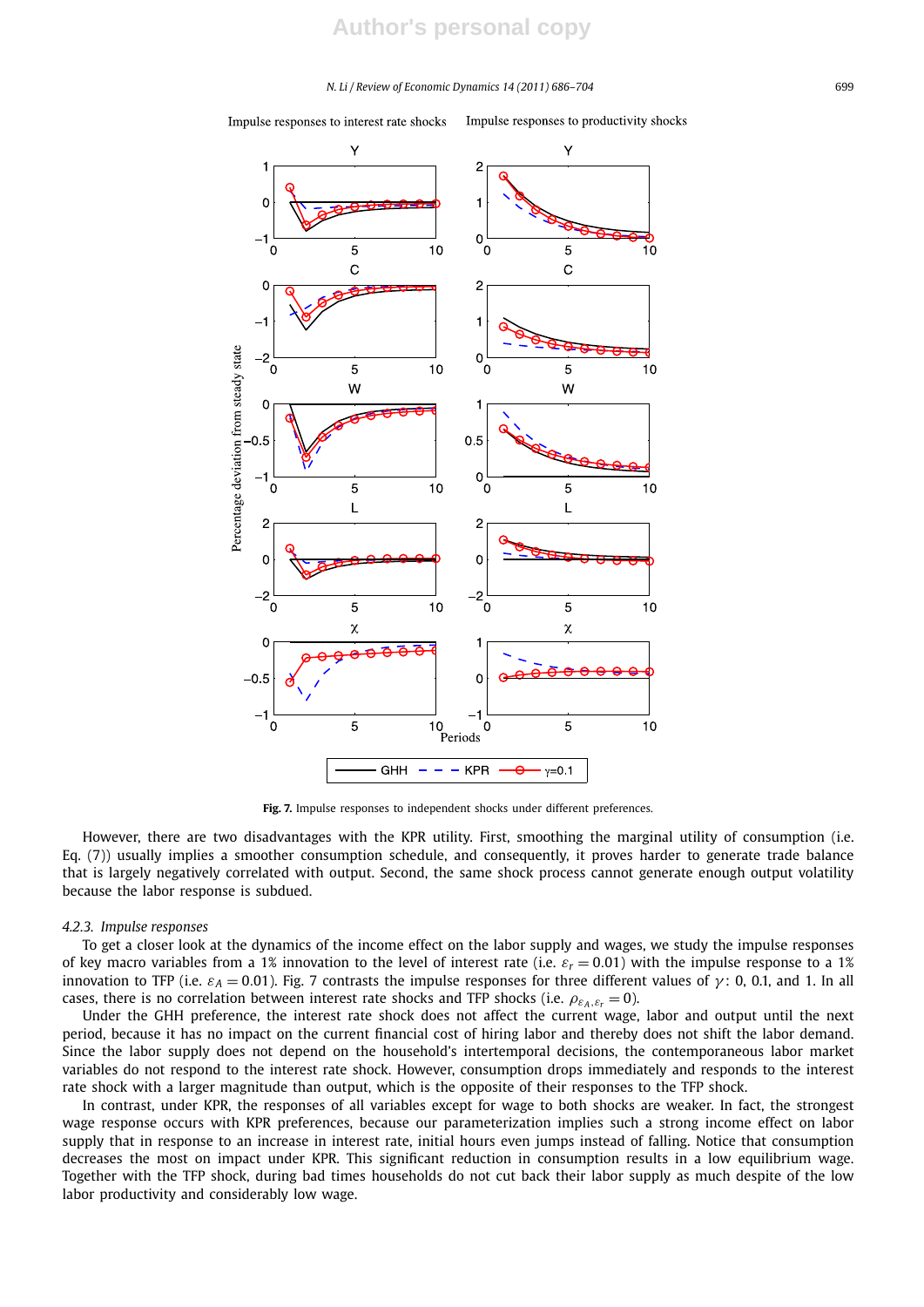When  $\gamma$  is equal to 0.1, the income effect is present but mitigated. The short-run impacts of the shocks on all variables lie between those obtained with GHH and KPR preferences. To study the income effect in response to an interest rate shock in this case, we combine Eqs. (3) and (5) and get  $vbl_t^{v-1}\chi_t = w_t$ , where  $\chi_t$  captures the income effect. Now the disutility of work depends on two elements: the consumption stock or consumption habit, *xt*, and the value of consumption habit relative to the value of current consumption,  $(\mu_t x_t)/(\lambda_t c_t)$ . Specifically,

$$
\chi_t = x_t \left( 1 - \gamma \frac{\mu_t}{\lambda_t} \frac{x_t}{c_t} \right). \tag{22}
$$

Eq. (22) shows that the relative importance of these two elements is related to parameter *γ* . When *γ* = 0 (i.e. GHH), the disutility of work is completely determined by consumption habit, which is constant in this case. When  $\gamma = 1$  (i.e. KPR),  $\chi_t = c_t(1 - \mu_t/\lambda_t) = c_t^{1 - \sigma}(1 - bl_t^v)^{-\sigma}$ . The disutility of work decreases with current levels of consumption and leisure. When  $\gamma = 0.1$ , consumption habit does not change much on impact, since  $\gamma$  is small, and slowly decreases since  $\gamma$  is positive. However, the relative value of the consumption stock to the value from current consumption increases significantly. In our baseline economy, even with a low value of *γ* , the overall effects are sufficient to cause a large decline in the income effect so that, on impact, the labor input even increases by a slightly larger amount than with the KPR preference. Intuitively, when current consumption drops considerably from consumption habit, the disutility of work is no longer important from the workers' prospective and they would rather work even harder. In the second period, when the effect of the interest rate on the financial cost of employment is realized through the working capital channel, the wage drops even more, and this wage effect induces a large decline in labor and output.

In response to a positive productivity shock, the short-run responses of labor and wage are close to those obtained with GHH while in the longer run they are close to those obtained with KPR preferences. This results from the fact that the consumption stock increases over time; the disutility of work is higher in the future than in the present. Therefore, the rise in labor and wage is similar to when there is no income effect in the present and is similar to that with KPR preferences in the future.

#### *4.3. Quantitative results*

The main interest of this section is to assess whether the high volatility of wage movements in emerging markets can be attributed to financial factors, especially the observed relationship between interest rate shocks and productivity shocks, in this simple model. To do that, we analyze the statistical properties of model economies using parameters specified in Section 41

We focus on the model's ability to account for the three key empirical regularities highlighted in Section 2 and in the literature: a highly volatile wage, volatile consumption and countercyclical trade balance. Three main experiments are conducted here. First, the model is simulated using the JR preference with  $\gamma = 0.1$  and the model economy is driven by shock processes estimated with Mexican data. To explore the role of the JR preference, we also report results from GHH and KPR preferences. Second, a labor adjustment cost is added to the simulation to study the impact of sticky labor adjustment on wage fluctuations. Lastly, the model economy is simulated by feeding in alternative shock structures, including the case when country risk is negatively induced by productivity movements. Finally, to examine the impact of financial market development, we analyze the effect of increasing the debt adjustment parameter on targeted second moments.

#### *4.3.1. Baseline model and alternative preferences*

Our main findings are summarized in Table 3. The first column shows the corresponding business cycle models in the data. Column (a) then shows the theoretical moments of the same variables generated by the model economy with the JR utility function ( $\gamma = 0.1$ ) and driven by the shock processes in (13). The baseline model succeeds in generating a wage volatility that is about 31% more volatile than GDP, a consumption profile that is 22% more volatile than GDP and a countercyclical trade balance-to-GDP ratio (−0*.*22).

To explore the impacts of the wealth effect, column (b) and column (c) present the moments implied by GHH and KPR preferences. As expected, the GHH preference completely rules out the income effect and labor hours are fully responsive to the current TFP shocks and the shocks to the financial cost of hiring labor. This significantly increases output volatility and the correlation between the labor input and GDP to as high as 0*.*93 (compared to 0*.*41 in the data). Most importantly, without the income effect, the labor input reduction takes places without much change in wage. In particular, wage variability is lower than output  $(\sigma(w)/\sigma(v) = 0.94)$ .

In contrast, with KPR preferences, a positive interest rate shock induces a large drop in current consumption as it is more expensive now than in the future, amplifying the impact of a negative productivity shock on consumption. Because the income effect is strong in this case, labor hours become much less responsive. The comovement between hours and output in the model (0*.*49) is close to the data (0*.*41), the volatility of hours is much subdued and the wage becomes more variable  $(\sigma(w)/\sigma(y) = 1.76)$ . However, the downside with KPR preferences is that the model cannot generate enough GDP fluctuations (1*.*79 vs. 2*.*41) with the same shock processes, and the trade balance becomes almost acyclical (−0*.*06).

#### *4.3.2. Quadratic labor adjustment cost*

The major discrepancy between the baseline model and the data is that the model tends to over-predict the procyclicality of both hours (0*.*77 vs. 0*.*45) and the wage (0*.*90 vs. 0*.*41). This is because with a Walrasian spot labor market, the wage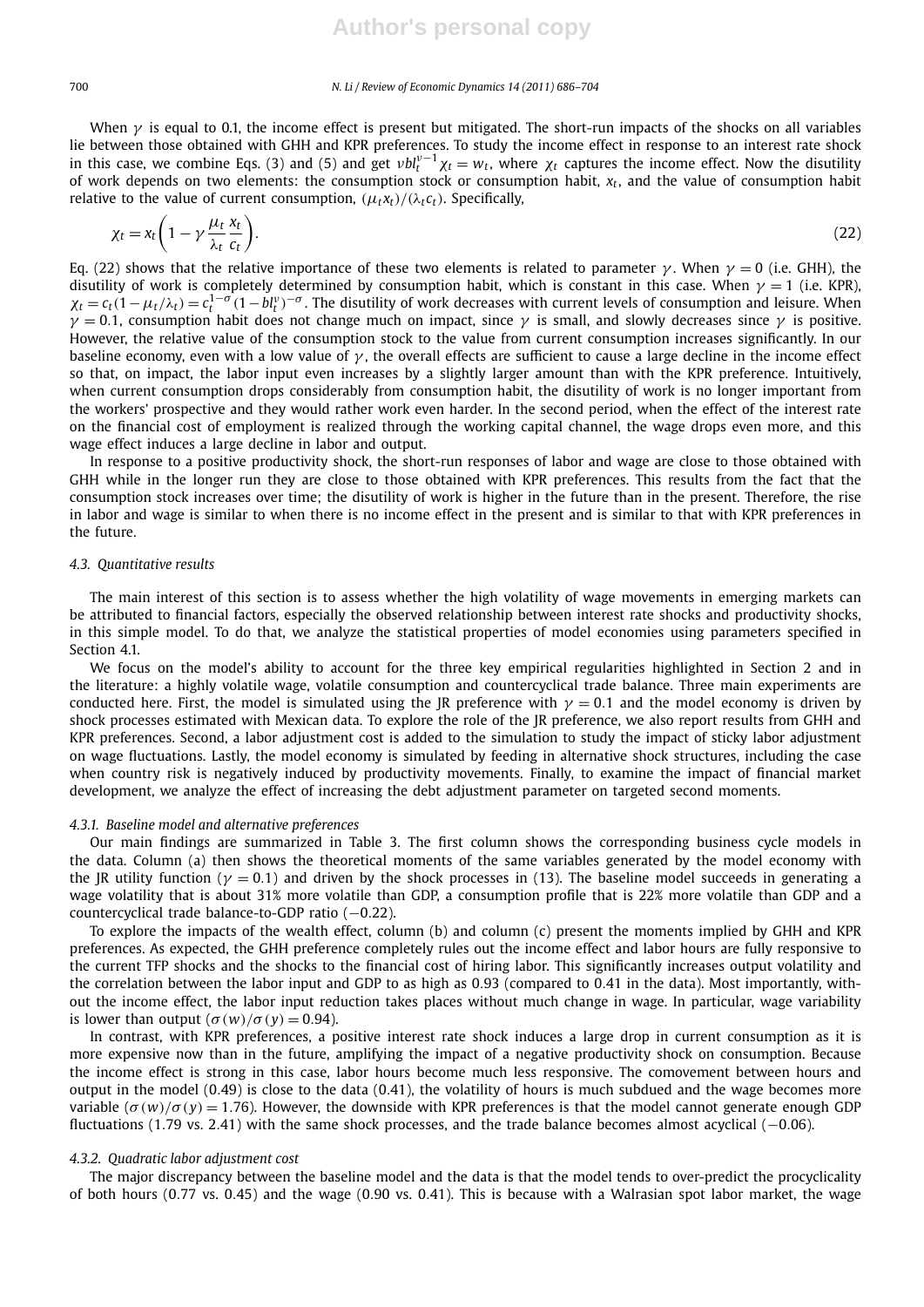| Table 3 |  |  |                                                                  |  |  |
|---------|--|--|------------------------------------------------------------------|--|--|
|         |  |  | Business cycle statistics: actual and simulated data for Mexico. |  |  |

|                                                          | Data                           | <b>Baseline</b><br>Other preferences |            | L. adj. cost | Other shock structures | $\theta = 0.73$ |          |                |             |         |
|----------------------------------------------------------|--------------------------------|--------------------------------------|------------|--------------|------------------------|-----------------|----------|----------------|-------------|---------|
|                                                          |                                | $\nu = 0.1$                          | <b>GHH</b> | <b>KPR</b>   | $\tau = 5$             | A only          | $r$ only | $\rho_{a,r}=0$ | induced $r$ |         |
|                                                          |                                | (a)                                  | (b)        | (c)          | (d)                    | (e)             | (f)      | (g)            | (h)         | (i)     |
|                                                          | % Standard deviation           |                                      |            |              |                        |                 |          |                |             |         |
| y                                                        | 2.41                           | 2.28                                 | 2.99       | 1.79         | 2.02                   | 1.89            | 0.94     | 2.11           | 2.47        | 2.14    |
| r                                                        | 2.27                           | 2.36                                 | 2.36       | 2.36         | 2.36                   | 0.00            | 2.35     | 2.33           | 2.27        | 2.34    |
| tb/y                                                     | 2.25                           | 2.49                                 | 2.92       | 3.16         | 2.45                   | 1.08            | 2.78     | 2.92           | 2.13        | 2.37    |
| % Standard deviation of x<br>% Standard deviation of GDP |                                |                                      |            |              |                        |                 |          |                |             |         |
| w                                                        | 1.91                           | 1.31                                 | 0.94       | 1.76         | 1.20                   | 0.68            | 2.38     | 1.21           | 1.36        | 1.17    |
|                                                          | 0.41                           | 0.61                                 | 0.65       | 0.43         | 0.41                   | 0.42            | 1.14     | 0.61           | 0.53        | 0.52    |
| $\epsilon$                                               | 1.26                           | 1.22                                 | 1.23       | 1.59         | 1.25                   | 0.60            | 2.23     | 1.11           | 1.35        | 1.15    |
| $\mathbf{i}$                                             | 3.69                           | 3.69                                 | 3.69       | 3.69         | 4.11                   | 0.75            | 8.36     | 3.70           | 3.69        | 3.77    |
|                                                          | Correlation with GDP           |                                      |            |              |                        |                 |          |                |             |         |
| W                                                        | 0.41                           | 0.90                                 | 0.93       | 0.82         | 0.85                   | 0.96            | 0.92     | 0.79           | 0.97        | 0.90    |
|                                                          | 0.45                           | 0.77                                 | 0.93       | 0.49         | 0.75                   | 0.92            | 0.81     | 0.77           | 0.71        | 0.78    |
| $\epsilon$                                               | 0.69                           | 0.83                                 | 0.91       | 0.60         | 0.79                   | 0.85            | 0.63     | 0.62           | 0.97        | 0.82    |
| $\mathbf{i}$                                             | 0.91                           | 0.60                                 | 0.64       | 0.45         | 0.62                   | 0.79            | 0.22     | 0.22           | 0.88        | 0.56    |
| tb/y                                                     | $-0.73$                        | $-0.22$                              | $-0.37$    | $-0.06$      | $-0.25$                | 0.81            | $-0.16$  | 0.21           | $-0.79$     | $-0.15$ |
| $\mathbf{r}$                                             | $-0.48$                        | $-0.51$                              | $-0.53$    | $-0.34$      | $-0.55$                | $-0.53$         | $-0.22$  | $-0.11$        | $-0.66$     | $-0.48$ |
|                                                          | Correlation with interest rate |                                      |            |              |                        |                 |          |                |             |         |
| $\boldsymbol{w}$                                         | $-0.34$                        | $-0.63$                              | $-0.60$    | $-0.66$      | $-0.72$                | $-0.73$         | $-0.22$  | $-0.50$        | $-0.62$     | $-0.62$ |
|                                                          | $-0.37$                        | $-0.38$                              | $-0.60$    | 0.30         | $-0.56$                | $-0.18$         | $-0.17$  | $-0.14$        | $-0.36$     | $-0.33$ |
| $\epsilon$                                               | $-0.32$                        | $-0.84$                              | $-0.80$    | $-0.93$      | $-0.88$                | $-0.89$         | $-0.90$  | $-0.80$        | $-0.77$     | $-0.85$ |
| $\mathbf{i}$                                             | $-0.51$                        | $-0.98$                              | $-0.98$    | $-0.98$      | $-0.99$                | $-0.93$         | $-0.99$  | $-0.99$        | $-0.89$     | $-0.99$ |
| tb/y                                                     | 0.55                           | 0.92                                 | 0.96       | 0.94         | 0.92                   | 0.06            | 0.99     | 0.93           | 0.94        | 0.91    |

*Note*: Theoretical moments are calculated from the model using the parameters and shock processes reported in Section 4.1. See Appendix C for a description of data construction. The capital adjustment cost parameter *φ* is set to 19*.*38 (in a, d, e, f, g and i), 14*.*75 (in b), 24*.*7 (in c) and 22 (in h).

is tightly linked to the marginal productivity of labor. With productivity shocks being the main driving force of the output fluctuations, the wage displays excessively high procyclicality.

Meanwhile, empirical evidence indicates that costs associated with adjusting employment (e.g. hiring, training and firing costs) are high in emerging-market economies.17 To incorporate this labor institutional factor and to adjust for the high procyclicality, we embed a quadratic labor adjustment cost into the baseline model and explore the role of a dynamic labor demand. As shown in Eq. (10), with a positive *τ* , the wage is no longer simply the marginal product of labor in the current production. In fact, both the wage and the labor input display hump-shaped impulse responses to a productivity shock.

Column (d) presents the results when the quadratic adjustment cost parameter  $\tau = 5$  matches the relative volatility of labor to output in the data. Now output volatility is reduced from 2*.*28% to 2*.*02% because the adjustment cost essentially smooths the labor adjustment rate and the labor input is only adjusted gradually. This increases the persistence of output fluctuations while reducing its volatility. The model with labor adjustment cost brings the correlation between wage and output and the correlation between labor and output closer to the data as the introduced labor market frictions make wage and labor less responsive to the concurrent shocks. However, this improvement is not significant quantitatively, and it is introduced at the cost of reducing the wage volatility relative to output. Compared to the labor input, the wage in this case is much more responsive  $(\sigma(w)/\sigma(l) = 3$  as opposed to  $\sigma(w)/\sigma(l) = 2.1$  in the baseline model).

#### *4.3.3. Different shock processes*

First, we consider alternative scenarios in which only productivity shocks or only interest rate shocks are prevalent to isolate the role of countercyclical interest rate shocks. Comparing column (e) and column (f), it is evident that countercyclical interest rates contribute the most to generating high variations in the labor market variables, as well as in consumption, while productivity shocks contribute most to the absolute output volatility. This is because the interest rate directly affects the intertemporal consumption-saving decision and the cost of working capital borrowing, which pays for the labor compensation, while productivity direct affects output production process.

Second, when we shut down the interaction between interest rate shocks and productivity shocks (i.e.  $\rho_{a,r} = 0$ ), column (g) shows that this would reduce the volatility of consumption and wage and most importantly, the model can no longer generate a countercyclical trade balance.

Lastly, we allow the country interest rate to be negatively related to fluctuations in the expected future productivity as in Eq. (15). Consistent with the findings in Neumeyer and Perri (2005), column (h) shows that feeding in the induced interest rate shocks improves the model's predictions on several dimensions: higher volatility of output and relative volatility of

<sup>&</sup>lt;sup>17</sup> According to the OECD measure, Mexico has much stricter Employment Protection Legislation (EPL) than U.S. and Canada, although the most strict EPL is practiced in southern Europe (including Turkey), France and Germany.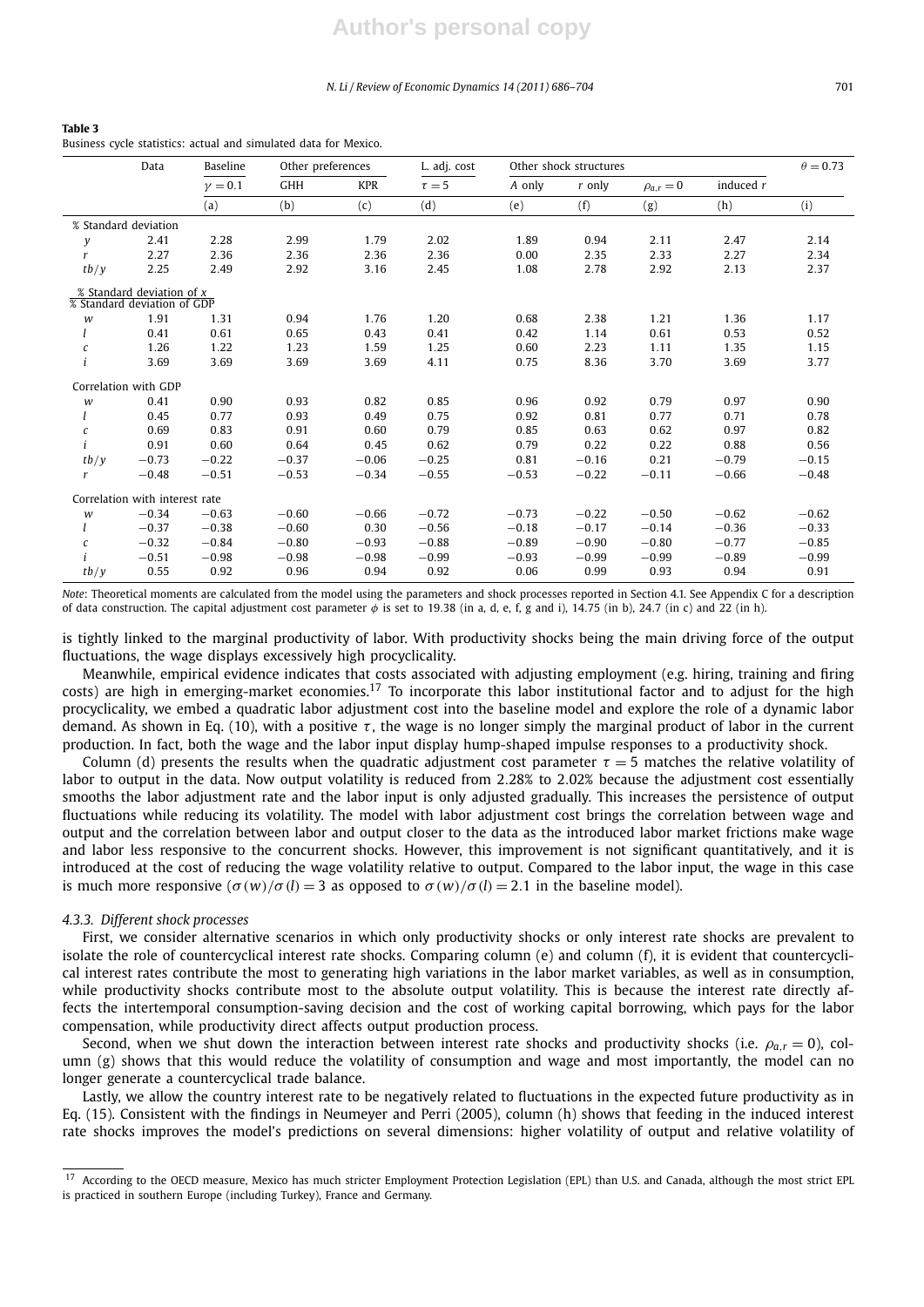wage and more negative correlation between trade balance and output. However, the excess correlation of wage with GDP (0*.*97) arises because, in this case, the financial cost of hiring labor is better synchronized with the productivity shock. Also note that the country interest rate is more negatively related to output when it is induced by fundamental economic conditions. This implies that other things equal, when the correlation of the interest rate and productivity increases in absolute terms (or become more negative), the wage becomes more volatile and trade balance become more countercyclical.

#### *4.3.4. Sensitivity analysis*

Previously we assume that 100% of the wage bill has to be paid in advance (i.e.  $\theta = 1$ ). However, Mendoza and Yue (2008) argue that in the data, the ratio between total bank credit to the private sector and GDP in emerging markets, on average, is only 50% of GDP. With a labor share of 0*.*68, this implies that about 73% of the wage bill is financed by working capital. In this section, we consider  $\theta = 0.73$ . Column (i) of Table 3 shows that when the requirement on working capital financing is relaxed, the qualitative results remain, but both the wage and consumption become less volatile than before, and the trade balance is mildly countercyclical. Moreover, output is no longer as volatile, because the interest rate does not affect the cost of employing labor as much. Therefore, labor demand does not shift as much to interest rate shocks, leading to less changes in both wage and labor.

#### **5. Concluding remarks**

This paper documents novel facts that suggest cyclical wage movements in emerging markets follow strikingly different patterns from those in developed economies. Compared to developed countries, real wages are found to be much more volatile and more procyclical in emerging markets. This paper then demonstrates that the observed difference in financial factors, especially the countercyclical interest rates in emerging markets, can help to explain the differences. In a small open economy model where interest rate shocks directly affect the financial cost of employing labor through the working capital requirement, a countercyclical interest rate in emerging markets makes wage payments more expensive in economic downturn and less so in booms and generates a relatively large income effect on labor supply due to the intertemporal substitution. This leads to a relatively weak labor response and a strong wage response in emerging economies.

The analysis emphasizes the role of countercyclical interest rates in wage fluctuations. Given the evidence shown in the paper, it is not only plausible but also relevant. However, the institutional and social arrangements especially designed to improve the income distribution over Walrasian labor market outcomes are different between emerging markets and developed countries. Potentially, these mechanisms (e.g. trade unions, unemployment insurance, minimum wages, labor mobility, etc.) can serve as alternative explanations of the differential wage movements between these two country groups.<sup>18</sup> In this paper, we take a shortcut to capture the roles of other factors, such as labor market conditions and institutional factors, by allowing for a quadratic labor adjustment cost. The results suggest that although it contributes to break the tight connection between wage and labor productivity, the labor adjustment cost does not necessarily bring the model's predictions on wage volatility closer to the data. To study labor market frictions carefully, one probably needs to investigate this issue in a different framework, for example, one that allows for Mortensen–Pissarides type of search-matching frictions (see Boz et al., 2009).

In addition, the empirical evidence in the paper is based on aggregate wage data and has its limitations, as mentioned in the paper. Future research using microeconomic evidence or individual wage data would be certainly helpful in understanding the wage formation.

### **Appendix A. Business cycle data on Mexico**

The data reported in Table 3 comes from the OECD MEI Dataset. Consumption is measured by "private consumption". Investment is "gross fixed capital formation". Both are in constant prices. Employment is measured by two series, "civilian employment" and "total hours worked". Trade balance is given by net exports, the difference between exports and imports.

The model is calibrated to the Mexico Data from 1994:1 to 2005:4 (as quarterly interest rate data is only available from 1994). The Solow residual is defined as  $\ln A_t = \ln(y_t) - \alpha \ln(k_t) - (1 - \alpha) \ln n_t$ . The capital share (*α*) is set to be 0.32 as in the calibration section. The employment data is taken from Neumeyer and Perri (2005) and is extended to 2005:4 by using general employment series data from the ILO periodical dataset. To calculate total hours worked, we divide total hours worked in manufacturing by total employment in manufacturing from OECD MEI to calculate the hours worked per employee in manufacturing and use it as a proxy for average hours per worker. The total hours worked is thus calculated by taking the product of total employment data from OECD and the derived average hours per worker.

The capital stock is computed according to  $k_t = (1 - \delta)k_{t-1} + i_t$ , where  $\delta = 2.5$ %. The initial capital stock data for year 1985 is based on Nehru and Dhareshwar (1993), which derived capital stock series for 92 countries using a modified Harberger approach. The initial capital stock is then accumulated afterwards by using the "gross fixed capital formation" series from OECD as investment.

<sup>&</sup>lt;sup>18</sup> For example, research based on Euro area evidence shows that real wages in countries with a larger percentage of population covered by union contracts tend to display less procyclicality. Although one may speculate that the labor force is less unionized and trade density may be lower for poorer countries, it is not necessarily true in reality. Some Latin American countries and Korea are actually heavily unionized. However, the data on labor market institutions is especially scarce for developing countries.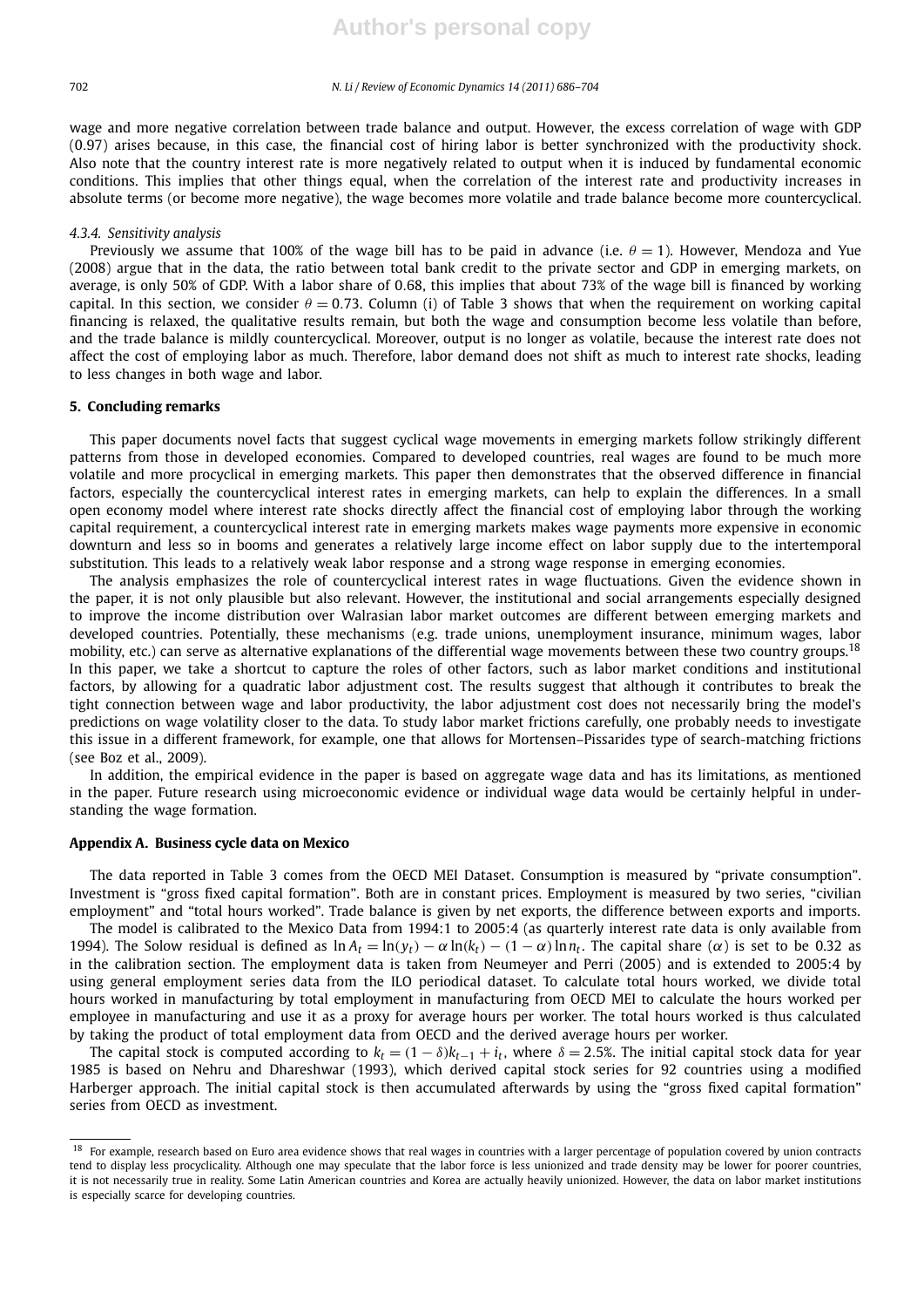### **Appendix B. Evidence using annual data**

|                    | Output      | Real wage   |                               |              |                      | Output      | Real wage   |                               |              |
|--------------------|-------------|-------------|-------------------------------|--------------|----------------------|-------------|-------------|-------------------------------|--------------|
|                    | $\sigma(y)$ | $\sigma(w)$ | $\frac{\sigma(w)}{\sigma(y)}$ | $\rho(w, y)$ |                      | $\sigma(y)$ | $\sigma(w)$ | $\frac{\sigma(w)}{\sigma(y)}$ | $\rho(w, y)$ |
| Emerging economies |             |             |                               |              | Developed economies  |             |             |                               |              |
| Argentina          | 2.96        | 7.18        | 2.43                          | 0.13         | Australia            | 1.20        | 1.67        | 1.39                          | 0.24         |
| Brazil             | 0.85        | 1.67        | 1.96                          | $-0.10$      | Austria              | 0.89        | 0.62        | 0.69                          | 0.21         |
| Chile              | 3.16        | 3.83        | 1.21                          | 0.32         | Belgium              | 1.00        | 0.79        | 0.79                          | 0.12         |
| Czech Republic     | 1.87        | 1.98        | 1.06                          | 0.19         | Canada               | 1.35        | 0.99        | 0.73                          | $-0.22$      |
| Ecuador            | 1.62        | 6.27        | 3.87                          | 0.36         | Denmark              | 1.14        | 1.21        | 1.06                          | 0.14         |
| Hong Kong*         | 2.32        | 1.93        | 0.83                          | 0.16         | France               | 0.76        | 0.98        | 1.28                          | 0.40         |
| Israel*            | 1.38        | 3.35        | 2.43                          | 0.18         | Germany              | 1.53        | 0.93        | 0.61                          | 0.11         |
| Korea*             | 2.31        | 3.78        | 1.64                          | 0.48         | Italy                | 0.85        | 0.89        | 1.04                          | $-0.06$      |
| Mexico*            | 2.39        | 5.12        | 2.14                          | 0.43         | Japan                | 0.99        | 0.81        | 0.82                          | 0.38         |
| Philippines        | 2.68        | 5.57        | 2.08                          | 0.36         | Netherlands          | 1.81        | 1.17        | 0.65                          | $-0.13$      |
| Russia             | 5.81        | 8.01        | 1.38                          | 0.85         | Norway               | 1.12        | 1.38        | 1.23                          | 0.44         |
| Singapore*         | 2.16        | 3.45        | 1.60                          | 0.46         | Sweden               | 1.12        | 1.96        | 1.75                          | 0.39         |
| Slovak Republic    | 0.87        | 2.56        | 2.94                          | 0.73         | Switzerland          | 1.09        | 0.53        | 0.49                          | $-0.20$      |
| Taiwan*            | 1.39        | 1.39        | 1.00                          | $-0.05$      | United Kingdom       | 1.19        | 1.33        | 1.11                          | 0.02         |
| Turkey             | 3.75        | 6.06        | 1.62                          | 0.54         | <b>United States</b> | 1.26        | 0.98        | 0.77                          | 0.13         |
| Average (BLS)      | 1.99        | 3.17        | 1.61                          | 0.28         | Average              | 1.19        | 1.08        | 0.96                          | 0.13         |
| Average            | 2.37        | 4.14        | 1.88                          | 0.34         | t-statistics         | 3.66        | 5.52        | 4.03                          | 2.32         |

*Notes*: The variables are annual for the period 1975–2004. The series are logged first and then filtered using the Hodrick–Prescott filter with a smoothing parameter of 6.25. Data sources: emerging economies: wage, BLS (countries with asterisk), IFS, UNIDO; CPI and real GDP, IFS; developed economies: wage, BLS; CPI and real GDP, IFS. See Appendix C for detailed data sources. *t*-statistics reported in the last row are obtained by running the mean comparison test across the emerging economies and the developed economies.

### **Appendix C. Data sources**

|                      | Quarterly     |             |               |                          |                          | Annual      |           |              |
|----------------------|---------------|-------------|---------------|--------------------------|--------------------------|-------------|-----------|--------------|
|                      | Period        | Real        | Interest      | Wage                     | Wage                     | <b>CPI</b>  | Period    | Wage         |
|                      |               | <b>GDP</b>  | rate          | $\text{(all)}$           | (manu)                   |             |           | (manu)       |
| Emerging economies   |               |             |               |                          |                          |             |           |              |
| Argentina            | 1990.1-1996.4 | <b>NP</b>   | EMBI+         | ÷                        | <b>IFS</b>               | <b>EIU</b>  | 1987-2001 | <b>UNIDO</b> |
| <b>Brazil</b>        | 1992.1-2005.4 | <b>OECD</b> | EMBI+         | <b>OECD</b>              | $\equiv$                 | <b>EIU</b>  | 1984-1997 | <b>ILO</b>   |
| Chile                | 1985.1-2005.4 | <b>IFS</b>  |               | <b>ILO</b>               | <b>ILO</b>               | <b>IFS</b>  | 1975-2000 | <b>UNIDO</b> |
| Czech Republic       | 1995.1-2005.4 | <b>IFS</b>  |               | <b>OECD</b>              | <b>OECD</b>              | <b>OECD</b> | 1993-2003 | <b>IFS</b>   |
| Ecuador              | 1993.1-2005.1 | <b>IFS</b>  | EMBI+         | EIU                      | ÷                        | EIU         | 1975-1994 | <b>ILO</b>   |
| Hong Kong            | 1993.1-2005.4 | <b>IFS</b>  |               | EIU                      | <b>ILO</b>               | <b>EIU</b>  | 1975-2004 | <b>BLS</b>   |
| Israel               | 1989.1-2005.4 | <b>IFS</b>  |               | <b>IFS</b>               | <b>ILO</b>               | <b>IFS</b>  | 1980-2004 | <b>BLS</b>   |
| Korea                | 1989.1-2005.4 | <b>OECD</b> | <b>EMBI G</b> | <b>OECD</b>              | <b>OECD</b>              | <b>OECD</b> | 1975-2004 | <b>BLS</b>   |
| Mexico               | 1985.1-2005.4 | <b>OECD</b> | EMBI+         | ÷                        | <b>OECD</b>              | EIU         | 1975-2004 | <b>BLS</b>   |
| Philippines          | 2001.1-2005.1 | <b>IFS</b>  | NP            | <b>IFS</b>               | $\overline{\phantom{0}}$ | EIU         | 1975-1997 | <b>UNIDO</b> |
| Russia               | 1993.1-2005.4 | <b>OECD</b> | EMBI+         | <b>OECD</b>              | ÷                        | OECD        | 1993-1998 | <b>UNIDO</b> |
| Singapore            | 1993.1-2005.4 | <b>IFS</b>  |               | <b>EIU</b>               | <b>ILO</b>               | <b>EIU</b>  | 1975-2004 | <b>BLS</b>   |
| Slovak Republic      | 1991.1-2005.4 | <b>OECD</b> |               | <b>OECD</b>              | <b>OECD</b>              | <b>OECD</b> | 1993-2003 | <b>IFS</b>   |
| Taiwan               | 1993.1-2005.4 | <b>OECD</b> |               | EIU                      | <b>ILO</b>               | EIU         | 1975-2004 | <b>BLS</b>   |
| Turkey               | 1993.1-2005.4 | <b>OECD</b> | <b>EMBI G</b> | $\overline{\phantom{0}}$ | <b>OECD</b>              | <b>EIU</b>  | 1993-2001 | ILO          |
| Developed economies  |               |             |               |                          |                          |             |           |              |
| Australia            | 1985.1-2005.4 | <b>OECD</b> | <b>OECD</b>   | <b>OECD</b>              | <b>OECD</b>              | <b>IFS</b>  | 1975-2004 | <b>BLS</b>   |
| Austria              | 1985.1-2005.4 | <b>OECD</b> | <b>OECD</b>   | OECD                     | OECD                     | <b>IFS</b>  | 1975-2004 | <b>BLS</b>   |
| Belgium              | 1985.1-2005.4 | <b>OECD</b> | <b>OECD</b>   | <b>IFS</b>               | <b>OECD</b>              | <b>IFS</b>  | 1975-2004 | <b>BLS</b>   |
| Canada               | 1985.1-2005.4 | <b>OECD</b> | <b>OECD</b>   | $\overline{\phantom{0}}$ | <b>OECD</b>              | <b>IFS</b>  | 1975-2004 | <b>BLS</b>   |
| Denmark              | 1985.1-2005.4 | <b>OECD</b> | <b>OECD</b>   | <b>IFS</b>               | <b>OECD</b>              | <b>IFS</b>  | 1975-2004 | <b>BLS</b>   |
| France               | 1985.1-2005.4 | <b>OECD</b> | <b>OECD</b>   | <b>OECD</b>              | <b>OECD</b>              | <b>IFS</b>  | 1975-2004 | <b>BLS</b>   |
| Germany              | 1985.1-2005.4 | <b>OECD</b> | <b>OECD</b>   | <b>IFS</b>               | <b>OECD</b>              | <b>IFS</b>  | 1975-2004 | <b>BLS</b>   |
| Italy                | 1985.1-2005.4 | <b>OECD</b> | <b>OECD</b>   | <b>IFS</b>               | <b>OECD</b>              | <b>IFS</b>  | 1975-2004 | <b>BLS</b>   |
| Japan                | 1985.1-2005.4 | <b>OECD</b> | <b>OECD</b>   | <b>OECD</b>              | OECD                     | <b>IFS</b>  | 1975-2004 | <b>BLS</b>   |
| Netherlands          | 1985.1-2005.4 | <b>OECD</b> | <b>OECD</b>   | <b>IFS</b>               | OECD                     | <b>IFS</b>  | 1975-2004 | <b>BLS</b>   |
| New Zealand          | 1987.1-2005.4 | <b>OECD</b> | <b>OECD</b>   | <b>OECD</b>              | OECD                     | <b>IFS</b>  | 1975-2004 | <b>BLS</b>   |
| Norway               | 1985.1-2005.4 | <b>OECD</b> | <b>OECD</b>   |                          | <b>OECD</b>              | <b>IFS</b>  | 1975-2004 | <b>BLS</b>   |
| Sweden               | 1985.1-2005.4 | <b>OECD</b> | <b>OECD</b>   | <b>OECD</b>              | <b>OECD</b>              | <b>IFS</b>  | 1975-2004 | <b>BLS</b>   |
| United Kingdom       | 1985.1-2005.4 | <b>OECD</b> | <b>OECD</b>   | <b>OECD</b>              | <b>OECD</b>              | <b>IFS</b>  | 1975-2004 | <b>BLS</b>   |
| <b>United States</b> | 1985.1-2005.4 | <b>OECD</b> | <b>OECD</b>   |                          | <b>OECD</b>              | <b>IFS</b>  | 1975-2004 | <b>BLS</b>   |

*Notes*: NP stands for Neumeyer and Perri (2005). EMBI+ stands for J.P. Morgan Emerging Market Bond Index plus dataset; EMBI G stands for J.P. Morgan Emerging Market Bond Index Global Dataset. EMBI Global data base allows for less liquid assets than the EMBI+ dataset.